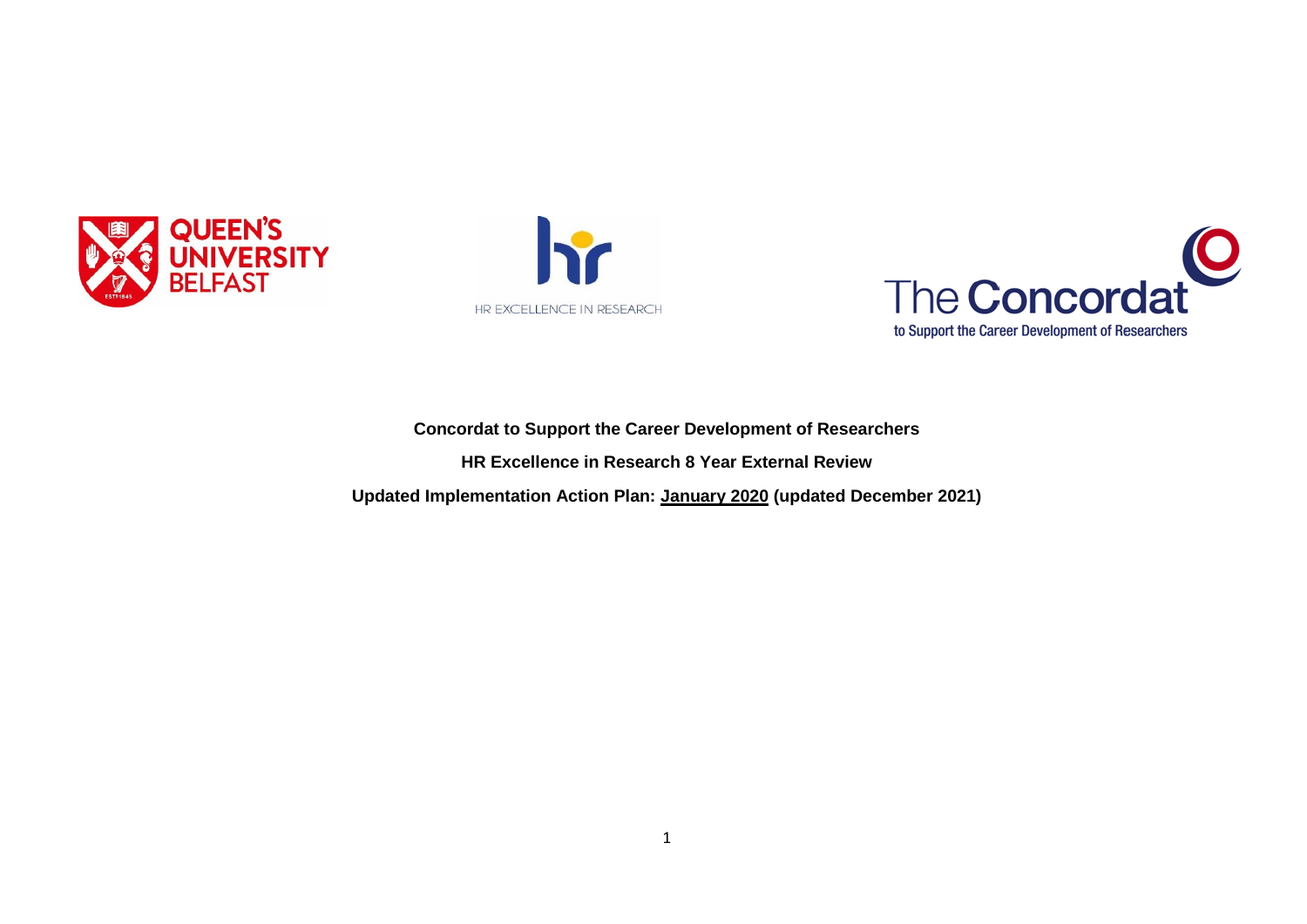#### **The Seven Principles of the Concordat**

## *A. Recruitment and Selection*

## **Principle 1**

Recognition of the importance of recruiting, selecting and retaining researchers with the highest potential to achieve excellence in research.

## *B. Recognition and Value*

### **Principle 2**

Researchers are recognised and valued by their employing organisation as an essential part of their organisation's human resources, and a key component of their overall strategy to develop and deliver world-class research.

## *C. Support and Career Development*

### **Principle 3**

Researchers are equipped and supported to be adaptable and flexible in an increasingly diverse, mobile, global research environment.

## **Principle 4**

The importance of researchers' personal and career development, and lifelong learning, is clearly recognised at all stages of their career.

## *D. Researchers' Responsibilities*

## **Principle 5**

Individual researchers share the responsibility for, and need to pro-actively engage in, their own personal and career development and lifelong learning.

## *E. Diversity and Equality*

## **Principle 6**

Diversity and equality must be promoted in all aspects of the recruitment and career management of researchers.

## *F. Implementation and Review*

## **Principle 7**

The sector and all stakeholders will undertake regular and collective review of their progress in strengthening the attractiveness and sustainability of research careers in the UK.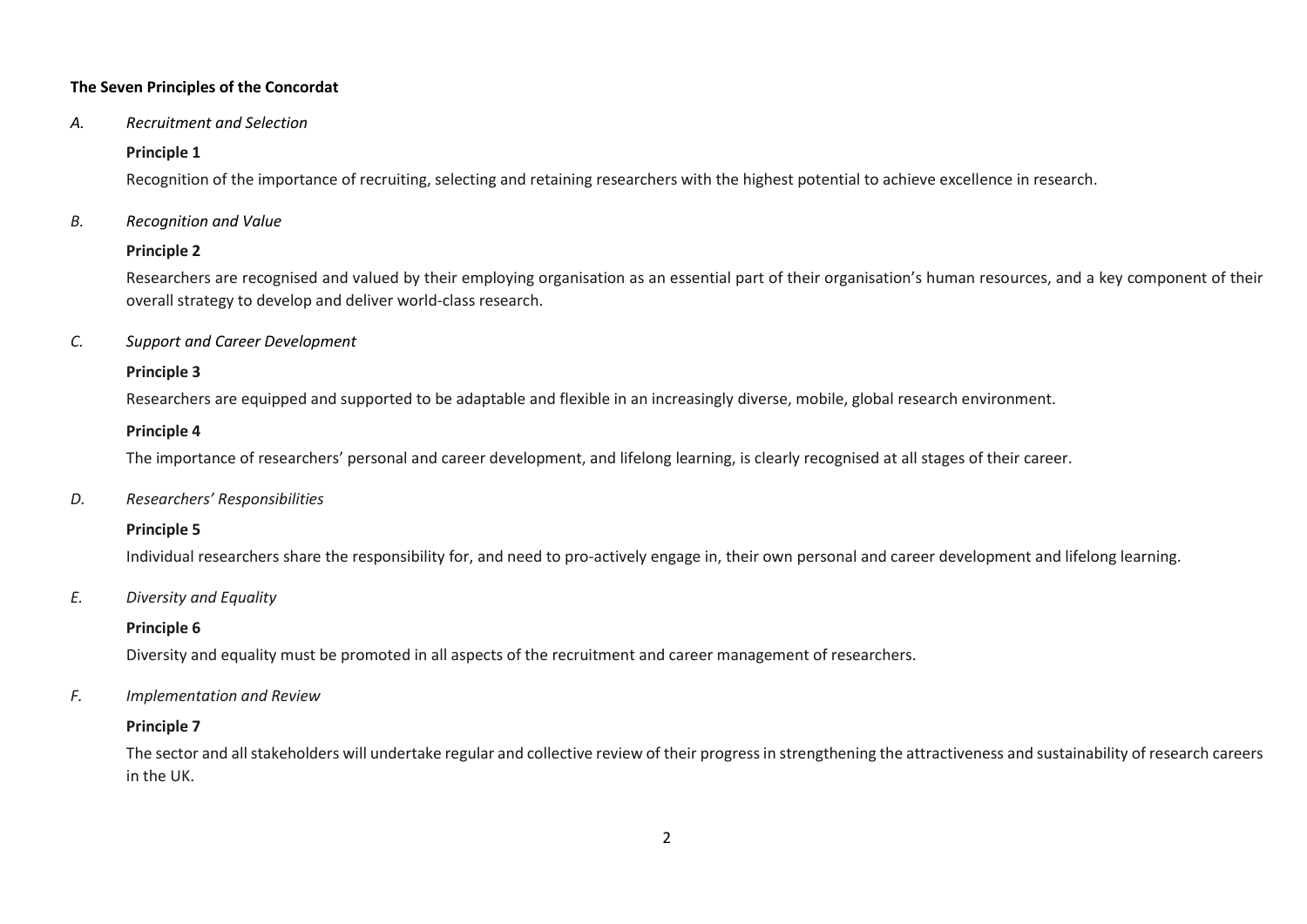## *The actions below have been developed to enhance the skills and career development of research staff.*

## **1.0 Communication and consultation**

| January 2018 Action - Concordat Principle 2           | <b>Success measure</b>                                                                                                                                                 | <b>Responsibility</b> | <b>Deadline</b>     |  |
|-------------------------------------------------------|------------------------------------------------------------------------------------------------------------------------------------------------------------------------|-----------------------|---------------------|--|
| 1.1 Awareness raising by attending Research Forum and | Concordat Implementation Review Group (CIRG) representative                                                                                                            | R&E, P&C/OD and       | Ongoing - Sept 2018 |  |
| engaging with research staff managers.                | members, including OD staff to be present at Forum meetings.                                                                                                           | <b>CIRG</b>           |                     |  |
| 1.2 Report to Research and Postgraduates Committee.   | CIRG representative members, including OD staff to be present                                                                                                          | R&E, P&C/OD and       | Ongoing - Sept 2018 |  |
|                                                       | at meetings as appropriate.                                                                                                                                            | <b>CIRG</b>           |                     |  |
| December 2019 update                                  |                                                                                                                                                                        |                       |                     |  |
|                                                       | CIRG chair and representatives attended meetings of Research and Postgraduate Committee and Research Forum in 2018 and 2019 to discuss career development and faculty- |                       |                     |  |
| based support for research staff.                     |                                                                                                                                                                        |                       |                     |  |
| January 2018 Action - Concordat Principle 2           | Success measure                                                                                                                                                        | <b>Responsibility</b> | <b>Deadline</b>     |  |
| 1.3 Review content on Postdoctoral Support website.   | Content updated.                                                                                                                                                       | R&E                   | Ongoing - Sept 2018 |  |
| December 2019 update                                  |                                                                                                                                                                        |                       |                     |  |
|                                                       | Content of the R&E Postdoctoral website and related People & Culture Researcher Development websites updated in September 2019.                                        |                       |                     |  |

| Updated January 2020 Action - Concordat Principle 2                                           | Success measure                                                  | <b>Responsibility</b>     | <b>Deadline</b> |
|-----------------------------------------------------------------------------------------------|------------------------------------------------------------------|---------------------------|-----------------|
| 1 (a) Adopt the refreshed Concordat to support the                                            | Sign up to the Researcher Development Concordat.                 | PVC Research &            | February 2020   |
| development of research staff/Researcher Development                                          |                                                                  | Enterprise, P&C-          |                 |
| Concordat (September 2019).                                                                   |                                                                  | OD, R&E                   |                 |
| <b>Updates December 2021</b>                                                                  |                                                                  |                           |                 |
| 1 (a) Queen's signed in February 2021                                                         |                                                                  |                           |                 |
|                                                                                               |                                                                  |                           |                 |
| 1 (b) Undertake a gap analysis to compare policies and practice                               | Gap analysis completed.                                          | P&C, R&E and              | September 2020  |
| against Researcher Development Concordat principles.                                          |                                                                  | <b>CIRG</b>               |                 |
| 1 (b) Completed in March 2021                                                                 |                                                                  |                           |                 |
|                                                                                               |                                                                  |                           |                 |
| 1 (c) Based on the outcomes of the gap analysis and wider                                     | Action plan created and reported to university governing body or | <b>PVC Research &amp;</b> | February 2021   |
| consultation create an updated action plan for the new                                        | equivalent authority.                                            | Enterprise, $P&C$ –       |                 |
| Concordat to support the development of research                                              |                                                                  | OD, R&E, CIRG             |                 |
| staff/Researcher Development Concordat (September 2019).                                      |                                                                  |                           |                 |
| 1 (c) New RDC action plan agreed by Postdoctoral Researcher Oversight Group in September 2021 |                                                                  |                           |                 |
|                                                                                               |                                                                  |                           |                 |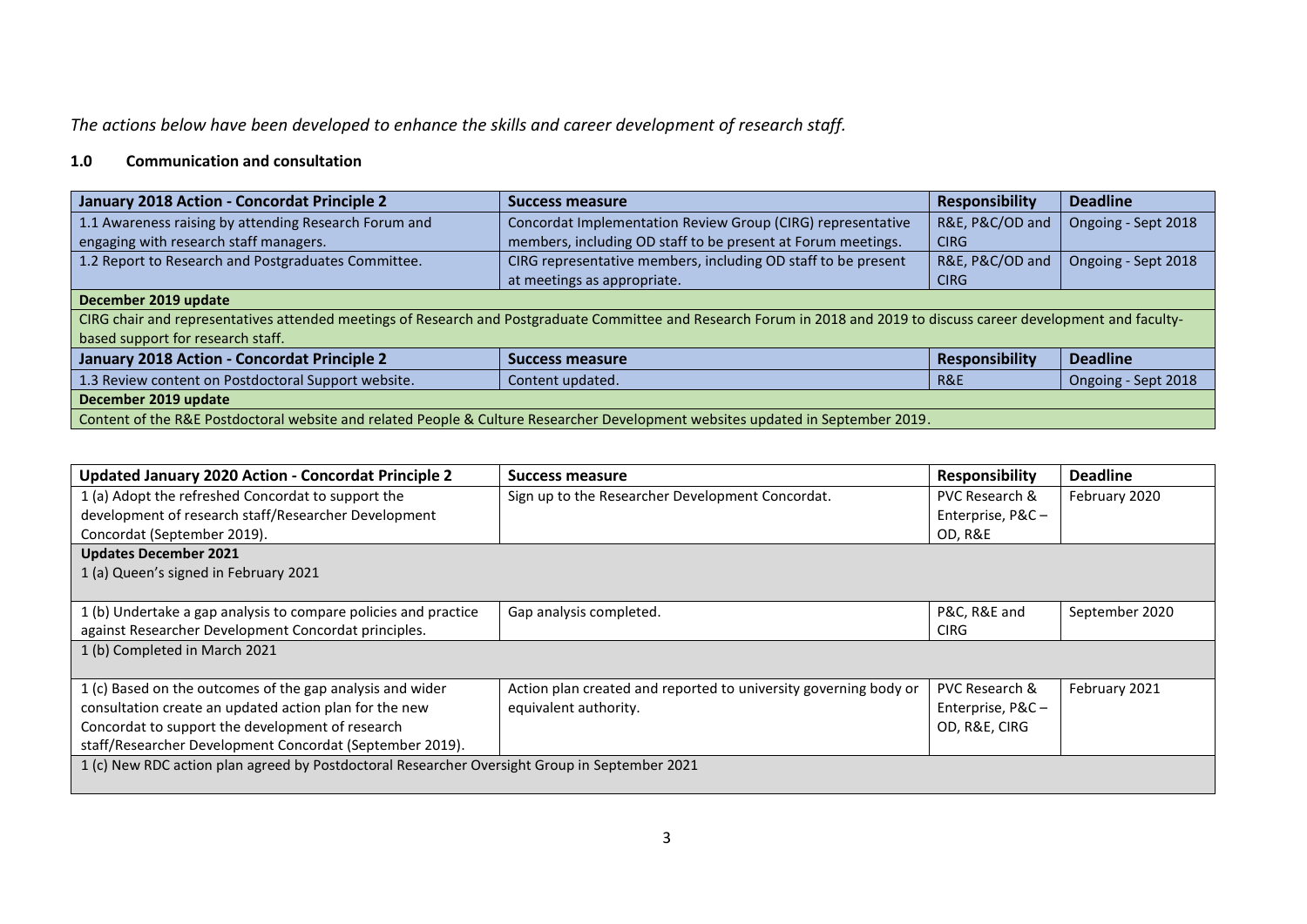| 1 (d) Report on implementation of Concordat to Research and                        | CIRG representative members, including OD staff to attend                                                                              | R&E, P&C/OD and | Ongoing - Dec 2021  |
|------------------------------------------------------------------------------------|----------------------------------------------------------------------------------------------------------------------------------------|-----------------|---------------------|
| Postgraduates Committee.                                                           | meetings as appropriate.                                                                                                               | <b>CIRG</b>     |                     |
| 1(d)                                                                               |                                                                                                                                        |                 |                     |
|                                                                                    | Agreed by Postdoctoral Researcher Oversight Group in September 2021 and reported to Research & Postgraduate Committee in October 2021. |                 |                     |
| 1 (e) Review content of university research staff focused                          | Content updated and collated to ensure core information                                                                                | P&C, R&E,       | Ongoing - Sept 2020 |
| websites.                                                                          | communicated to research staff. Review usage data to measure                                                                           | Faculties, CIRG |                     |
|                                                                                    | engagement and topics most frequently accessed.                                                                                        |                 |                     |
| 1 (e)Online content reviewed and updated as part of new PDC website (October 2021) |                                                                                                                                        |                 |                     |
|                                                                                    |                                                                                                                                        |                 |                     |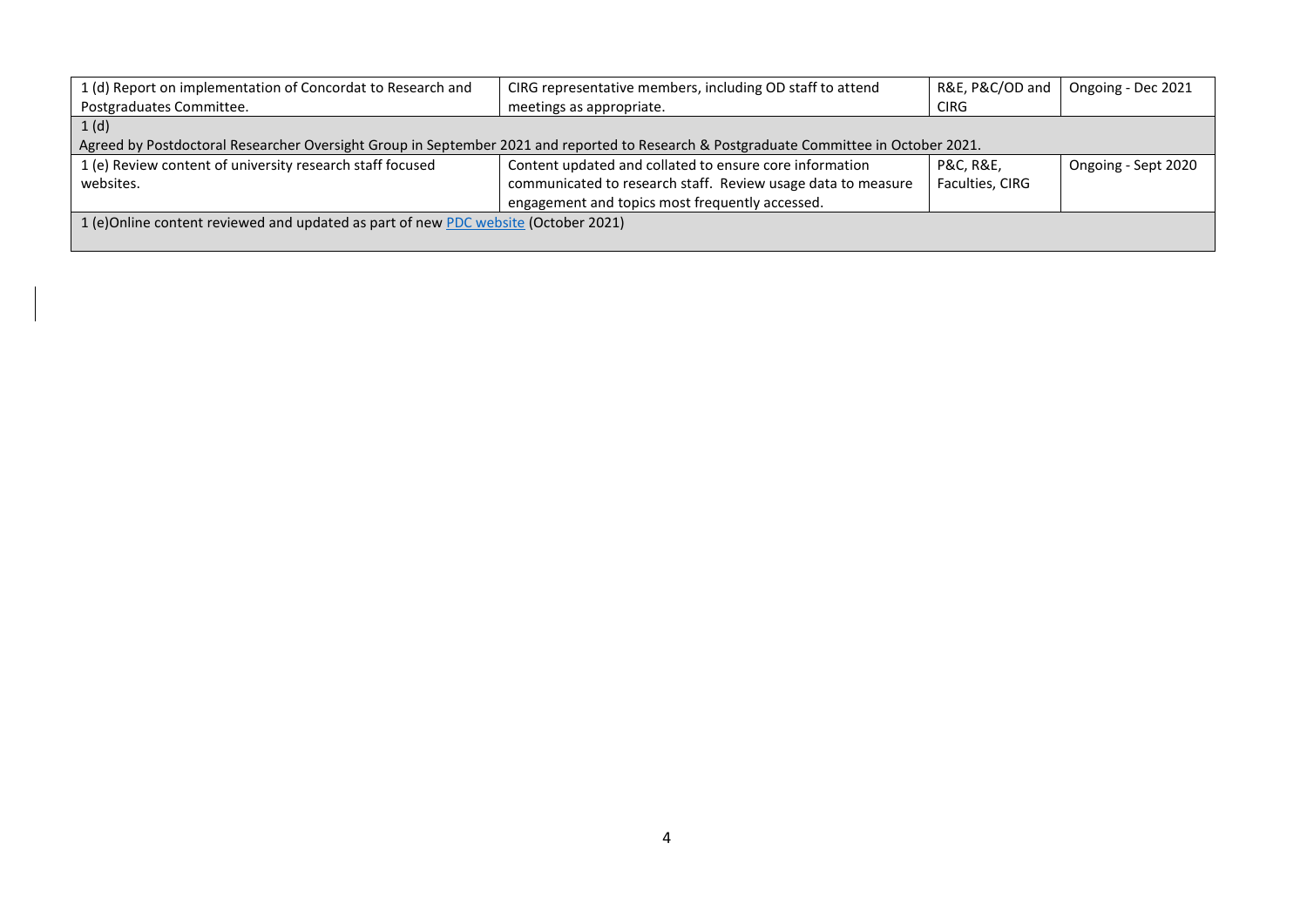## **Faculty-focused actions**

| January 2018 Action - Concordat Principle 2                                                                                                                                  | Success measure                                                                                                                                                                         | <b>Responsibility</b>    | <b>Deadline</b>  |  |  |
|------------------------------------------------------------------------------------------------------------------------------------------------------------------------------|-----------------------------------------------------------------------------------------------------------------------------------------------------------------------------------------|--------------------------|------------------|--|--|
| 1.4 Development of faculty based action plans.                                                                                                                               | Plans created to support research staff management and                                                                                                                                  | Faculty                  | <b>July 2018</b> |  |  |
|                                                                                                                                                                              | development support within each Faculty.                                                                                                                                                | PVCs/Academic            |                  |  |  |
|                                                                                                                                                                              |                                                                                                                                                                                         | Lead for                 |                  |  |  |
|                                                                                                                                                                              |                                                                                                                                                                                         | Researchers              |                  |  |  |
| December 2019 update                                                                                                                                                         |                                                                                                                                                                                         |                          |                  |  |  |
|                                                                                                                                                                              | OD and Faculties have collaborated to create and implement faculty-based initiatives to support the development and management of research staff.                                       |                          |                  |  |  |
|                                                                                                                                                                              | The Faculty of Engineering and Physical Sciences has an active Postdoc Society, launched in September 2019, which has created a series of actions and initiatives. The committee,       |                          |                  |  |  |
|                                                                                                                                                                              | which meets every 4-6 weeks, has twelve members, representative of the Faculty schools, including Dr Gemma Catney as academic lead for postdocs in the Faculty. It has                  |                          |                  |  |  |
|                                                                                                                                                                              | organised a number of activities since the September launch and networking event including: Postdoctoral Research Funding Opportunities and Rights in the Context of Brexit,            |                          |                  |  |  |
|                                                                                                                                                                              | Gaining your Independent Fellowship event and a Christmas Quiz and social event. A twitter account has also been created https://twitter.com/QUBpostdocsEPS.                            |                          |                  |  |  |
|                                                                                                                                                                              | In the Faculty of Arts, Humanities and Social Sciences a Research Staff Society has been established, again organising a series of activities for research staff, with a combination of |                          |                  |  |  |
|                                                                                                                                                                              | research, career and social focused activities. This group is smaller, three members, reflecting the research staff population in AHSS and is currently developing a strategy for 2020. |                          |                  |  |  |
|                                                                                                                                                                              | The Faculty of Medicine, Health and Life Sciences has a well-established Postdoc Society and since 2017 a Postdoc Development Centre that delivers a comprehensive range of             |                          |                  |  |  |
| activities, primarily for MHLS postdocs but also available to other researchers when appropriate.                                                                            |                                                                                                                                                                                         |                          |                  |  |  |
|                                                                                                                                                                              |                                                                                                                                                                                         |                          |                  |  |  |
| 1.5 Faculty of Medicine, Health and Life Sciences (MHLS)                                                                                                                     | Pilot of the MHLS Postdoctoral Office 2018-2020.                                                                                                                                        | <b>MHLS Faculty Dean</b> | 2018-2020        |  |  |
| Postdoctoral Office.                                                                                                                                                         |                                                                                                                                                                                         | of Research / Head       |                  |  |  |
| of New PD Office                                                                                                                                                             |                                                                                                                                                                                         |                          |                  |  |  |
| December 2019 update                                                                                                                                                         |                                                                                                                                                                                         |                          |                  |  |  |
| The MHLS Postdoc Development Centre was established in 2017, with one full-time member of staff, and provides tailored support for MHLS postdocs. This includes 1-2-1 career |                                                                                                                                                                                         |                          |                  |  |  |
|                                                                                                                                                                              | development support and the organisation of events and workshop. The PDC also inputs to research staff related policies, e.g. assistant supervisory role for research staff, 10 days    |                          |                  |  |  |
| L&D policy etc.                                                                                                                                                              |                                                                                                                                                                                         |                          |                  |  |  |

| Updated January 2020 Action - Concordat Principle 2               | Success measure                                            | <b>Responsibility</b>    | <b>Deadline</b>   |
|-------------------------------------------------------------------|------------------------------------------------------------|--------------------------|-------------------|
| 1 (f) Continue development of faculty-focused activity to support | Faculty action plans reviewed and updated on annual basis. | Faculty Deans of         | Annual – December |
| research staff management and development within each             |                                                            | Research/Academic   2020 |                   |
| Faculty.                                                          |                                                            | Lead for                 |                   |
|                                                                   |                                                            | Researchers/PC-          |                   |
|                                                                   |                                                            | OD/R&E                   |                   |

## **Updates December 2021**

1 (f) New faculty postdoc/researcher societies established in AHSS and EPS, which along with the MHLS society, provide faculty-based activity for researchers. The PDC now acts a hub for these groups.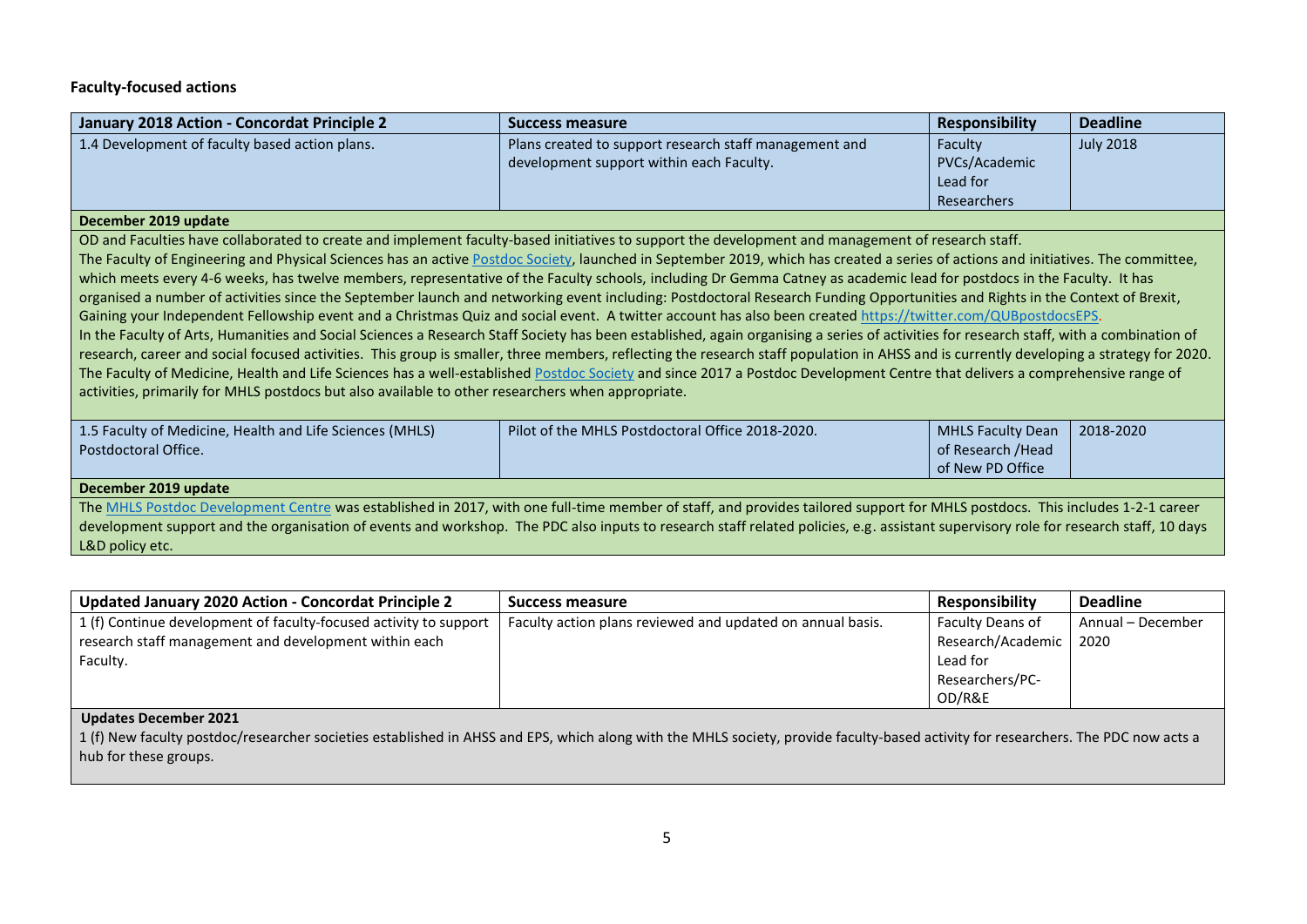| January 2018 Action - Concordat Principle 2, 7                                                                                                                                        | <b>Success measure</b>                                     | <b>Responsibility</b> | <b>Deadline</b> |  |
|---------------------------------------------------------------------------------------------------------------------------------------------------------------------------------------|------------------------------------------------------------|-----------------------|-----------------|--|
| 1.6 Participate in CROS and PIRLS 2019, cross-reference to                                                                                                                            | Increase response rates to 30%, (2017 position: 26% CROS & | P&C-OD, CIRG,         | October 2019    |  |
| previous surveys to highlight areas of progress and where further                                                                                                                     | PIRLS 2017).                                               | <b>Schools</b>        |                 |  |
| action required.                                                                                                                                                                      | Produce report and agree actions.                          |                       |                 |  |
| December 2019 update                                                                                                                                                                  |                                                            |                       |                 |  |
| As the University was conducting an all-staff survey in March 2019, Queen's did not participate in CROS and PIRLS 2019. A set of results from research staff have been provided to    |                                                            |                       |                 |  |
| CIRG, which will assist in the development of the updated action plan. The response rate for research staff was 41%, compared to 64% overall. A future action is to increase the      |                                                            |                       |                 |  |
| response rate for research staff and highlight the 'continuous listening approach' to be adopted, which may include shorter targeted surveys on specific topics. Key results of the   |                                                            |                       |                 |  |
| 2019 survey are included in the progress report. In addition, central and local action plans which address some of the key issues identified via staff survey will be communicated to |                                                            |                       |                 |  |
| all staff.                                                                                                                                                                            |                                                            |                       |                 |  |
|                                                                                                                                                                                       |                                                            |                       |                 |  |

| Updated January 2020 Action - Concordat Principle 2              | Success measure                                                    | <b>Responsibility</b> | Deadline                  |
|------------------------------------------------------------------|--------------------------------------------------------------------|-----------------------|---------------------------|
| 1 (g) Increase the number of research staff participating in     | Increase response rate in staff surveys to over 50%.               | P&C-OD, CIRG,         | Date for next university- |
| university-wide staff surveys.                                   |                                                                    | Schools               | wide survey to be agreed  |
| 1 (h) Encourage research staff to engage in other university     | Active participation by research staff in these initiatives,       | P&C-OD, CIRG,         | March 2021                |
| continuous listening initiatives, to gather feedback from staff. | including the all Staff Forum. Monitor participation from all      | Schools               |                           |
|                                                                  | university schools to ensure representative feedback is collected. |                       |                           |

 $1(g)$  and  $1(h)$ 

No all staff surveys were conducted during this reporting period. During the current pandemic situation the staff listening exercises have focused on how the staff experience has been impacted by the changed working arrangements. Research staff are included in all such activity.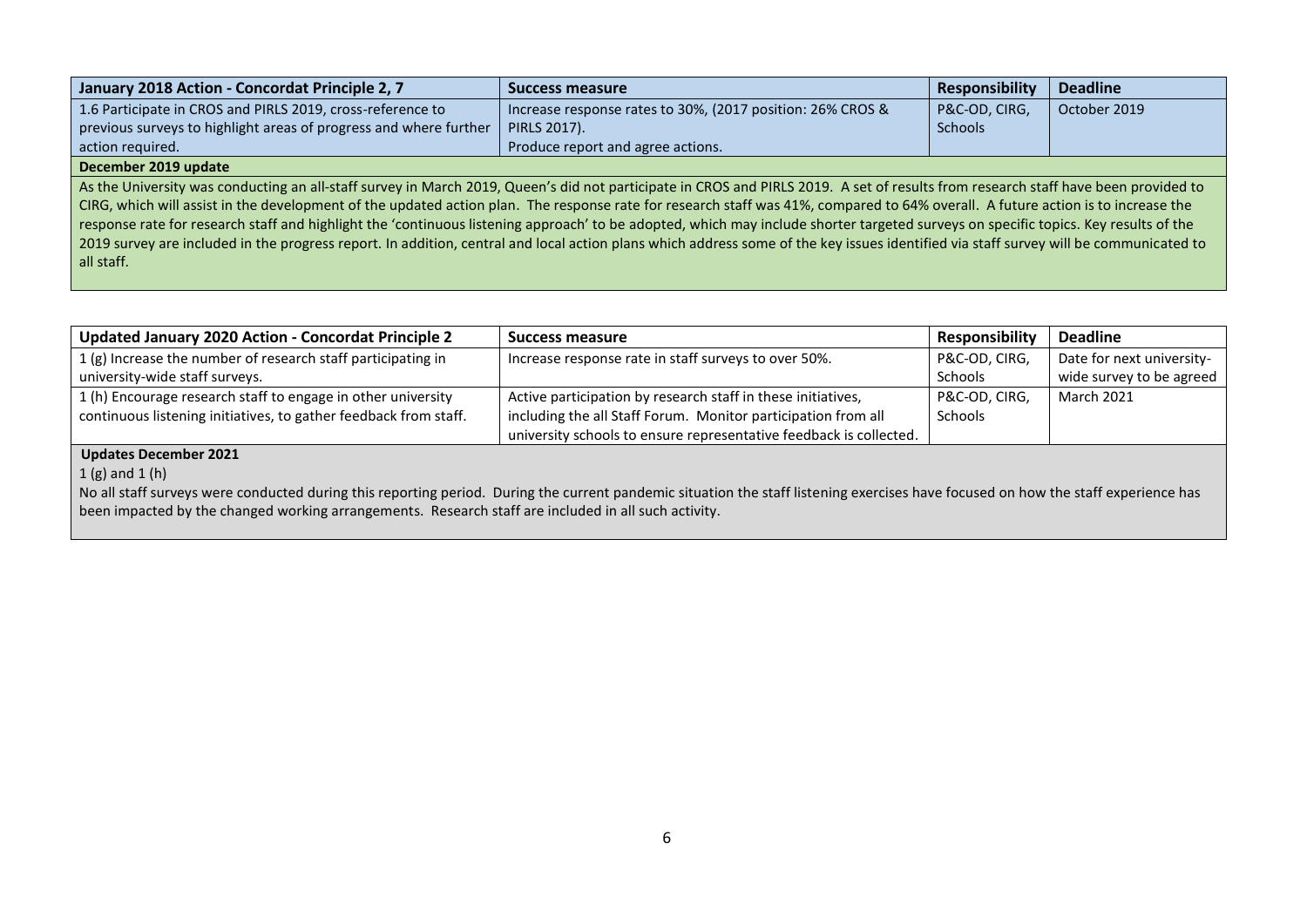## **2. Researcher Learning and Development Programme**

| January 2018 Action - Concordat Principle 2, 7                                                                                                                                                                                                                      |                           | <b>Success measure</b>                                          |                          | <b>Responsibility</b>    | <b>Deadline</b>  |
|---------------------------------------------------------------------------------------------------------------------------------------------------------------------------------------------------------------------------------------------------------------------|---------------------------|-----------------------------------------------------------------|--------------------------|--------------------------|------------------|
| <b>Action - Concordat Principle 2</b>                                                                                                                                                                                                                               |                           | Success measure                                                 |                          | <b>Responsibility</b>    | <b>Deadline</b>  |
| 2.1 Maintain central budget at current rate of £200K per annum and seek                                                                                                                                                                                             |                           | Funding provision reviewed and relevant additional              |                          | <b>P&amp;C, R&amp;E,</b> | <b>July 2019</b> |
| opportunities for additional strategic funding for the agreed Concordat                                                                                                                                                                                             |                           | funding identified.                                             |                          | <b>Faculties</b>         |                  |
| implementation actions. (Deadline July 2019.)                                                                                                                                                                                                                       |                           |                                                                 |                          |                          |                  |
|                                                                                                                                                                                                                                                                     |                           |                                                                 |                          |                          |                  |
| December 2019 update                                                                                                                                                                                                                                                |                           |                                                                 |                          |                          |                  |
| Central budget maintained at approx. £200k, including funding to support research-staff development-focused staffing and resources within P&C, R&E, MHLS-PDC, EPS postdoc<br>society and academic lead, AHSS research staff society and Queen's Fellowship Academy. |                           |                                                                 |                          |                          |                  |
|                                                                                                                                                                                                                                                                     |                           |                                                                 |                          |                          |                  |
| <b>Action - Concordat Principle 2</b>                                                                                                                                                                                                                               |                           | <b>Success measure</b>                                          |                          | <b>Responsibility</b>    | <b>Deadline</b>  |
| 2.2 Additional support (currently facilitated via Careers Consultant post) to be                                                                                                                                                                                    |                           | Support services currently provided by Careers                  |                          | P&C-OD, R&E              | August 2018      |
| reviewed July 2018.                                                                                                                                                                                                                                                 |                           | Consultant maintained.                                          |                          |                          |                  |
|                                                                                                                                                                                                                                                                     |                           |                                                                 |                          |                          |                  |
| December 2019 update                                                                                                                                                                                                                                                |                           |                                                                 |                          |                          |                  |
| The Career Consultant (Researcher Development) post was relocated full-time to the Graduate School in September 2018.                                                                                                                                               |                           |                                                                 |                          |                          |                  |
| Support continues to be provided for Research Staff via a new Developing Your Research Career programme. This provides a series of elements to guide and advise research staff -                                                                                    |                           |                                                                 |                          |                          |                  |
| including: career exploration; cv writing; preparing for interviews; career consultation meetings with a careers coach. 24 staff accessed the programme in June 2019 and October                                                                                    |                           |                                                                 |                          |                          |                  |
| 2019. The programme will be delivered twice per year.<br>Research staff in the Faculty of MHLS can access career support interviews on an ongoing basis, and OD provide limited individual support for research staff on professional and                           |                           |                                                                 |                          |                          |                  |
| career development.                                                                                                                                                                                                                                                 |                           |                                                                 |                          |                          |                  |
|                                                                                                                                                                                                                                                                     |                           |                                                                 |                          |                          |                  |
| January 2020 Action - Concordat Principle 2                                                                                                                                                                                                                         | <b>Success measure</b>    |                                                                 | Responsibility           | <b>Deadline</b>          |                  |
| 2 (a) Maintain central budget at current rate of £200k per annum                                                                                                                                                                                                    |                           | Funding provision reviewed and relevant additional funding      | <b>P&amp;C, R&amp;E,</b> |                          | September 2020   |
| and seek opportunities for additional strategic funding for the                                                                                                                                                                                                     | identified.               |                                                                 | <b>Faculties</b>         |                          |                  |
| agreed Concordat implementation actions. (Deadline September                                                                                                                                                                                                        |                           |                                                                 |                          |                          |                  |
| 2020.                                                                                                                                                                                                                                                               |                           |                                                                 |                          |                          |                  |
| <b>Updates December 2021</b>                                                                                                                                                                                                                                        |                           |                                                                 |                          |                          |                  |
| 2 (a) The overall investment to support our commitments to researcher development has expanded in terms of budget and resource with launch of PDC and Queen's Fellowship                                                                                            |                           |                                                                 |                          |                          |                  |
| Academy, to approx. £230k (previously approx. £200k) to ensure the achievement of the action plan commitments.                                                                                                                                                      |                           |                                                                 |                          |                          |                  |
|                                                                                                                                                                                                                                                                     |                           |                                                                 |                          |                          |                  |
| 2 (b) Continue delivery of Developing your Research Career                                                                                                                                                                                                          |                           | Maintain delivery of programme twice a year, with access for 24 | P&C-OD                   |                          | September 2020   |
| programme. Gather feedback from research staff on career                                                                                                                                                                                                            |                           | research staff. Add additional career development workshops     |                          |                          |                  |
| development provision.                                                                                                                                                                                                                                              | identified from feedback. |                                                                 |                          |                          |                  |
|                                                                                                                                                                                                                                                                     |                           |                                                                 |                          |                          |                  |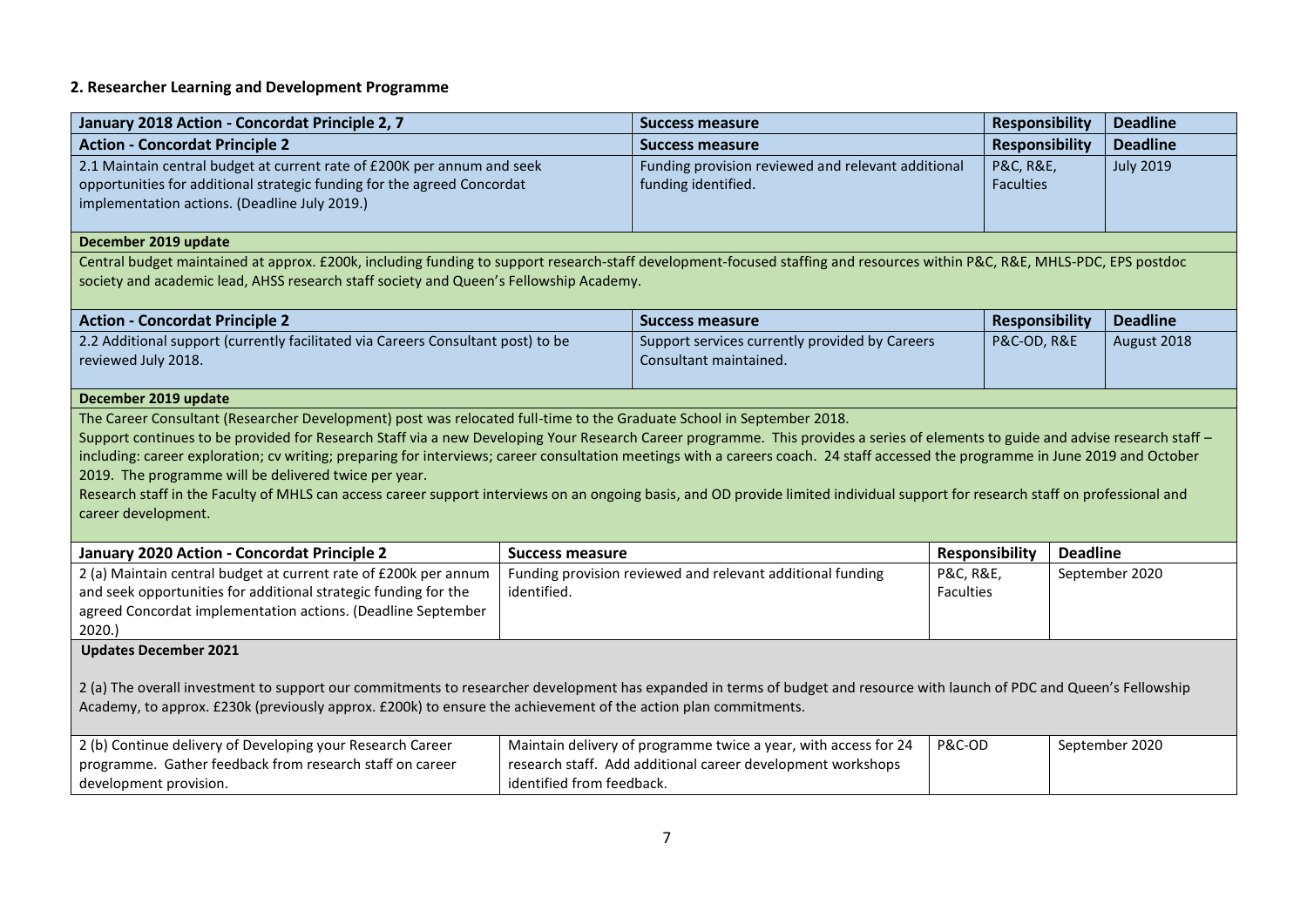| <b>Action - Concordat Principle 3 &amp; 4</b>                                                                                                                                                                                                                                                                                                                                                                                                                                                                                                                                                                                                                                                                                                                                                                                                                                                                                                                                                                                                                                                                                                                                                                                                                                                                                                                                                                                                                                                                                                                                                                                                                                                                                                                                                                                                                                                                                                                                                                                                                                                                                                                                                                                                                                                                                                                                                                                                                                                            | <b>Success measure</b>                                                                                                                                                                                                     | <b>Responsibility</b>                   | <b>Deadline</b>           |  |
|----------------------------------------------------------------------------------------------------------------------------------------------------------------------------------------------------------------------------------------------------------------------------------------------------------------------------------------------------------------------------------------------------------------------------------------------------------------------------------------------------------------------------------------------------------------------------------------------------------------------------------------------------------------------------------------------------------------------------------------------------------------------------------------------------------------------------------------------------------------------------------------------------------------------------------------------------------------------------------------------------------------------------------------------------------------------------------------------------------------------------------------------------------------------------------------------------------------------------------------------------------------------------------------------------------------------------------------------------------------------------------------------------------------------------------------------------------------------------------------------------------------------------------------------------------------------------------------------------------------------------------------------------------------------------------------------------------------------------------------------------------------------------------------------------------------------------------------------------------------------------------------------------------------------------------------------------------------------------------------------------------------------------------------------------------------------------------------------------------------------------------------------------------------------------------------------------------------------------------------------------------------------------------------------------------------------------------------------------------------------------------------------------------------------------------------------------------------------------------------------------------|----------------------------------------------------------------------------------------------------------------------------------------------------------------------------------------------------------------------------|-----------------------------------------|---------------------------|--|
| 2.3 Engagement in learning and development activity monitored. Liaise with<br>schools identified with less engagement in learning and development activity.                                                                                                                                                                                                                                                                                                                                                                                                                                                                                                                                                                                                                                                                                                                                                                                                                                                                                                                                                                                                                                                                                                                                                                                                                                                                                                                                                                                                                                                                                                                                                                                                                                                                                                                                                                                                                                                                                                                                                                                                                                                                                                                                                                                                                                                                                                                                              | Increase L&D engagement by 10%, include<br>additional engagement with online learning<br>resources and other openly available L&D.<br>Annual engagement report produced. Review<br>with relevant School and Faculty staff. | <b>P&amp;C-OD/</b><br>Faculties/Schools | Annual-<br>September 2018 |  |
| 2.4 Analysis of feedback collected by new online evaluation forms, to inform<br>programme/workshop development.                                                                                                                                                                                                                                                                                                                                                                                                                                                                                                                                                                                                                                                                                                                                                                                                                                                                                                                                                                                                                                                                                                                                                                                                                                                                                                                                                                                                                                                                                                                                                                                                                                                                                                                                                                                                                                                                                                                                                                                                                                                                                                                                                                                                                                                                                                                                                                                          | Summary report produced and actions agreed.                                                                                                                                                                                | P&C-OD/CIRG                             | September 2018            |  |
|                                                                                                                                                                                                                                                                                                                                                                                                                                                                                                                                                                                                                                                                                                                                                                                                                                                                                                                                                                                                                                                                                                                                                                                                                                                                                                                                                                                                                                                                                                                                                                                                                                                                                                                                                                                                                                                                                                                                                                                                                                                                                                                                                                                                                                                                                                                                                                                                                                                                                                          |                                                                                                                                                                                                                            |                                         |                           |  |
| December 2019 update<br>In 2018-19 a total of 571 research staff attended centrally organised OD staff development workshops, which is a 28% increase on the 2017-18 attendance.<br>The new MHLS PDC has organised a series of events creating further L&D opportunities for research staff, with 145 attendances in 2018 and 208 attendances in 2019. Research Staff in<br>the Faculties of AHSS and EPS have access to events organised by their new research staff/postdoc societies.<br>R&E delivered a wide range of funding and impact related workshops and events for early career researchers, with 346 staff attending from September 2018 and to date.<br>Engagement report produced and discussed with PVCR and senior managers in Faculties to assist in planning. All staff have increasing access to online learning, including the Vitae<br>website resources (384 registered users), Nature Masterclasses Online (224 registered users) and 50 research staff participated in a trial of LinkedIn Learning during 2019. Positive<br>feedback was received and this online resource is now available to all staff. The trial was evaluated in March 2019, with 72 responses (10 were researchers).<br>The following responses were received:<br>Did the resource improve your knowledge (in the topics/areas you used)? Yes 96% overall, Researchers 100%<br>$\circ$<br>Did the resource improve your skills (in the topics/areas you used)? Yes 94% overall, Researcher 100%<br>$\circ$<br>Of those 10 Researchers, 100% would recommend to other staff, overall response 96%<br>$\Omega$<br><b>Researcher comments:</b><br>'It is an exceptional tool with a very wide range of training options that complement perfectly the options currently available through Queen's services.'<br>$\circ$<br>'A valuable tool to improve learning as per personal choice of individual.'<br>$\circ$<br>'It can be very useful in case someone needs a fast introduction into the new topics'.<br>$\circ$<br>An online Writing for Academic Publication programme has been offered twice to research staff, with a total of 31 participants completing this course between March 2018 and<br>November 2019. Feedback from participants indicated that they worked on and completed a journal article ready for submission, with the course acting as a motivator and guide to<br>complete the articles. Staff also have access to the online Professional Skills for Research Leaders Programme. |                                                                                                                                                                                                                            |                                         |                           |  |
| January 2020 Action - Concordat Principle 3&4                                                                                                                                                                                                                                                                                                                                                                                                                                                                                                                                                                                                                                                                                                                                                                                                                                                                                                                                                                                                                                                                                                                                                                                                                                                                                                                                                                                                                                                                                                                                                                                                                                                                                                                                                                                                                                                                                                                                                                                                                                                                                                                                                                                                                                                                                                                                                                                                                                                            | <b>Success measure</b>                                                                                                                                                                                                     | <b>Responsibility</b>                   | <b>Deadline</b>           |  |
| 2 (c) Engagement in learning and development activity monitored. Liaise with<br>schools identified with less engagement in learning and development activity.                                                                                                                                                                                                                                                                                                                                                                                                                                                                                                                                                                                                                                                                                                                                                                                                                                                                                                                                                                                                                                                                                                                                                                                                                                                                                                                                                                                                                                                                                                                                                                                                                                                                                                                                                                                                                                                                                                                                                                                                                                                                                                                                                                                                                                                                                                                                            | Increase L&D engagement by 10%, include<br>additional engagement with online learning<br>resources and other openly available L&D.<br>Annual engagement report produced. Review<br>with relevant School and Faculty staff. | P&C-OD/CIRG/<br>Faculties/Schools       | Annual-<br>September 2021 |  |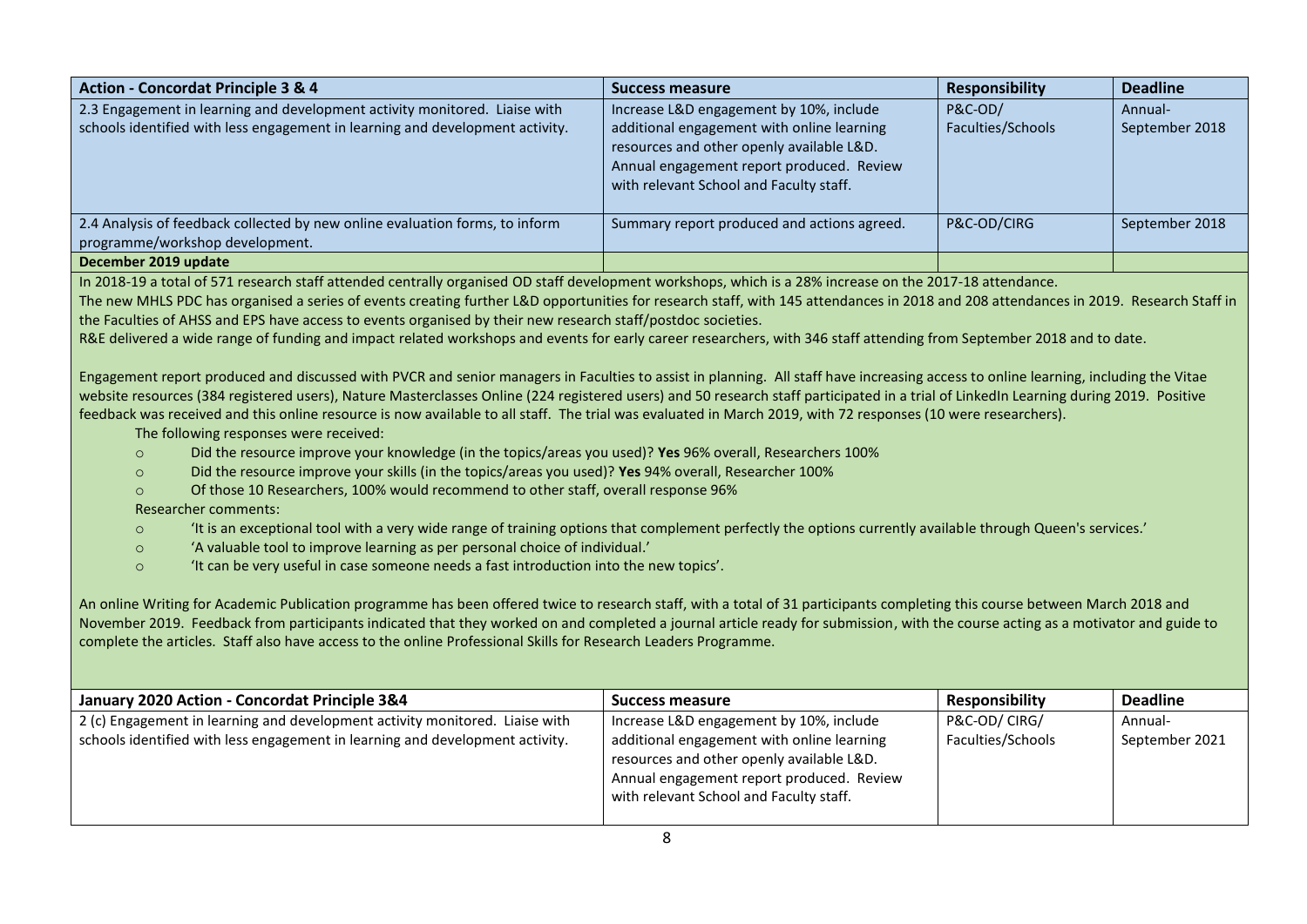2 (c) Overall participation by research staff in L&D activity increased between 2019 and 2020 by 18%. (*571 2019 – 694 2020)*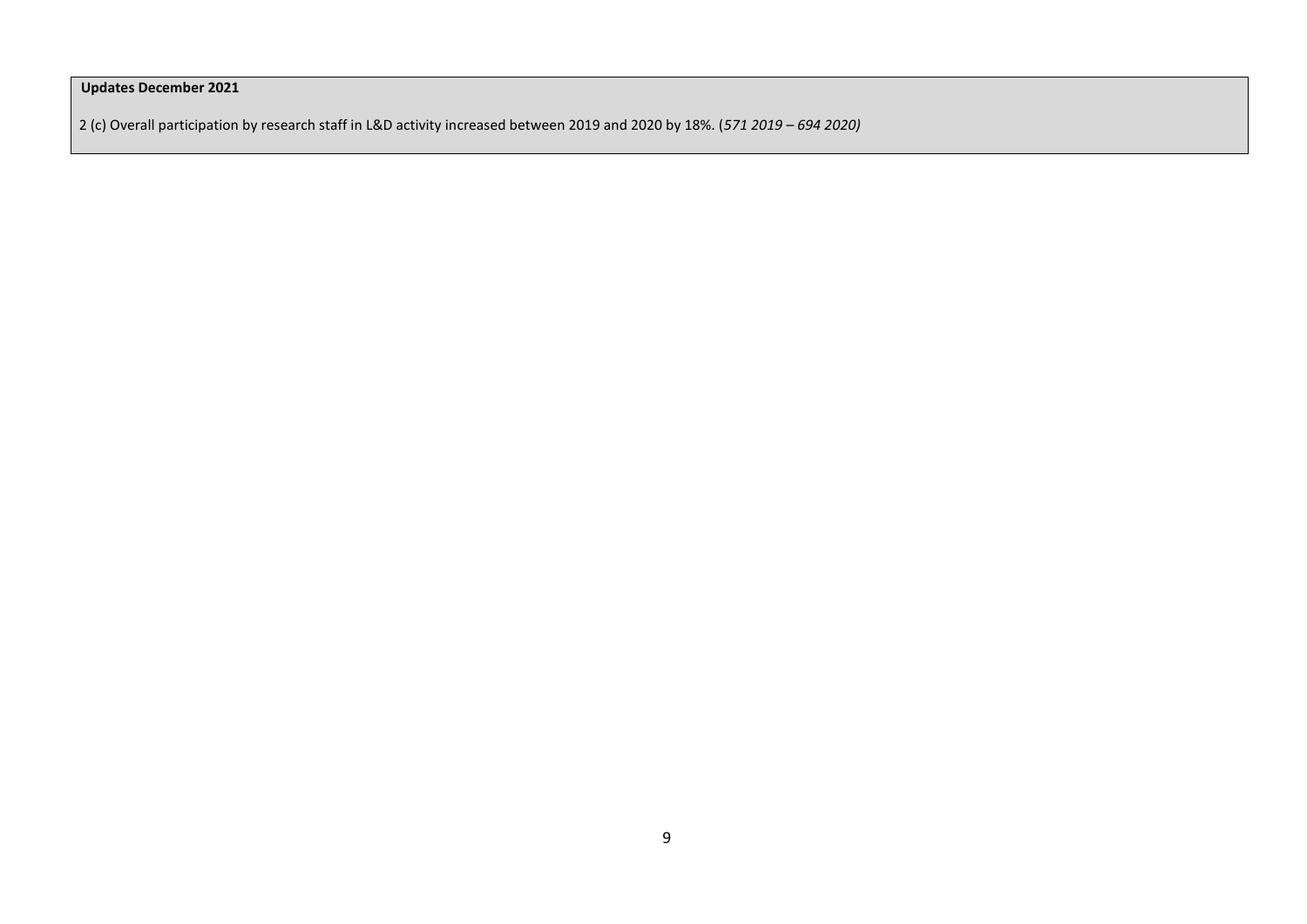| <b>Action - Concordat Principle 3 &amp; 4</b>                                                                                                                                    | Success measure                         | <b>Responsibility</b> | <b>Deadline</b>  |  |  |
|----------------------------------------------------------------------------------------------------------------------------------------------------------------------------------|-----------------------------------------|-----------------------|------------------|--|--|
| 2.5 Develop case studies/profiles to highlight staff experience of engagement in                                                                                                 | Five case studies to be produced.       | P&C-OD/CIRG           | September 2019   |  |  |
| learning and career development programmes.                                                                                                                                      |                                         |                       |                  |  |  |
| December 2019 update                                                                                                                                                             |                                         |                       |                  |  |  |
| Two profiles produced with further case studies to be developed with the Faculty postdoc/research staff societies.                                                               |                                         |                       |                  |  |  |
| <b>Action - Concordat Principle 3 &amp; 4</b>                                                                                                                                    | <b>Success measure</b>                  | <b>Responsibility</b> | <b>Deadline</b>  |  |  |
| 2.6 Revise ERLP content and selection processes to best fit with new People &                                                                                                    | Pilot programme to begin 2017-18.       | P&C/R&E/Faculties     | <b>July 2018</b> |  |  |
| Culture Strategy.                                                                                                                                                                |                                         |                       |                  |  |  |
| 2.7 Full delivery of programme in 2018-19.                                                                                                                                       | 20 recently appointed academic staff to | P&C/R&E/Faculties     | <b>July 2019</b> |  |  |
|                                                                                                                                                                                  | participate in programme.               |                       |                  |  |  |
| December 2019 update                                                                                                                                                             |                                         |                       |                  |  |  |
| The new People & Culture Strategy, People First, includes a commitment to developing managers and leaders. This will be primarily achieved through the People Manager Essentials |                                         |                       |                  |  |  |
| and Connected Leaders Programmes. It was therefore agreed that the objectives of the proposed Emerging Research Leaders Programme would be achieved through these                |                                         |                       |                  |  |  |
| programmes, which are currently available to staff. All staff also have access to the refreshed Learning for All staff development programme.                                    |                                         |                       |                  |  |  |
| Further details on all these programmes available at:                                                                                                                            |                                         |                       |                  |  |  |
| http://www.qub.ac.uk/directorates/HumanResources/learning-and-development/                                                                                                       |                                         |                       |                  |  |  |

| <b>Action - Concordat Principle 4</b>                                                                                                                                            | Success measure                                 |  | <b>Responsibility</b>   | <b>Deadline</b>   |
|----------------------------------------------------------------------------------------------------------------------------------------------------------------------------------|-------------------------------------------------|--|-------------------------|-------------------|
| 2.8 Continue mentoring support for researcher career and professional development                                                                                                | Delivery of programme 2017-18, with 40 research |  | R&E/Faculties/P&C-      | <b>July 2018</b>  |
| via the Post-Doc Group Mentoring programme.                                                                                                                                      | staff participating.                            |  | <b>OD</b>               |                   |
| December 2019 update                                                                                                                                                             |                                                 |  |                         |                   |
| The Postdoc Group Mentoring programme ran in 2018-19 with 36 research staff participating in 8 groups. The 2019-2020 programme launched in December 2019 has 31 mentees in 8     |                                                 |  |                         |                   |
| groups.                                                                                                                                                                          |                                                 |  |                         |                   |
| 2.9 A review of mentoring provision for all staff will be conducted, as an action from                                                                                           | Review and report on provision of mentoring for |  | P&C-OD                  | <b>March 2018</b> |
| most recent staff survey. Provision for research staff to be identified within this                                                                                              | research staff.                                 |  |                         |                   |
| review.                                                                                                                                                                          |                                                 |  |                         |                   |
| December 2019 update                                                                                                                                                             |                                                 |  |                         |                   |
| OD has collated information on mentoring schemes across Queen's and worked with the co-ordinators of these schemes to develop a mentoring definition, reviewed support for       |                                                 |  |                         |                   |
| mentoring and establish a mentoring network, December 2019. Research staff have access to all associated additional resources.                                                   |                                                 |  |                         |                   |
| January 2020 Action - Concordat Principle 4                                                                                                                                      | Success measure                                 |  | <b>Responsibility</b>   | <b>Deadline</b>   |
| 2 (d) Continue mentoring support for researcher career and professional                                                                                                          | Delivery of programme 2020-21, with 40 research |  | R&E/ P&C-OD / Faculties | <b>July 2021</b>  |
| development via the Post-Doc Group Mentoring programme.                                                                                                                          | staff participating.                            |  |                         |                   |
| <b>Updates December 2021</b>                                                                                                                                                     |                                                 |  |                         |                   |
|                                                                                                                                                                                  |                                                 |  |                         |                   |
| 2 (d) The Postdoc Group Mentoring Programme was delivered in 2020, with 33 participants. However, due to impact of the pandemic it was not delivered in 2021, mainly due to work |                                                 |  |                         |                   |
| pressures on potential academic mentors. The 2022 Programme was launched in January 2022.                                                                                        |                                                 |  |                         |                   |
|                                                                                                                                                                                  |                                                 |  |                         |                   |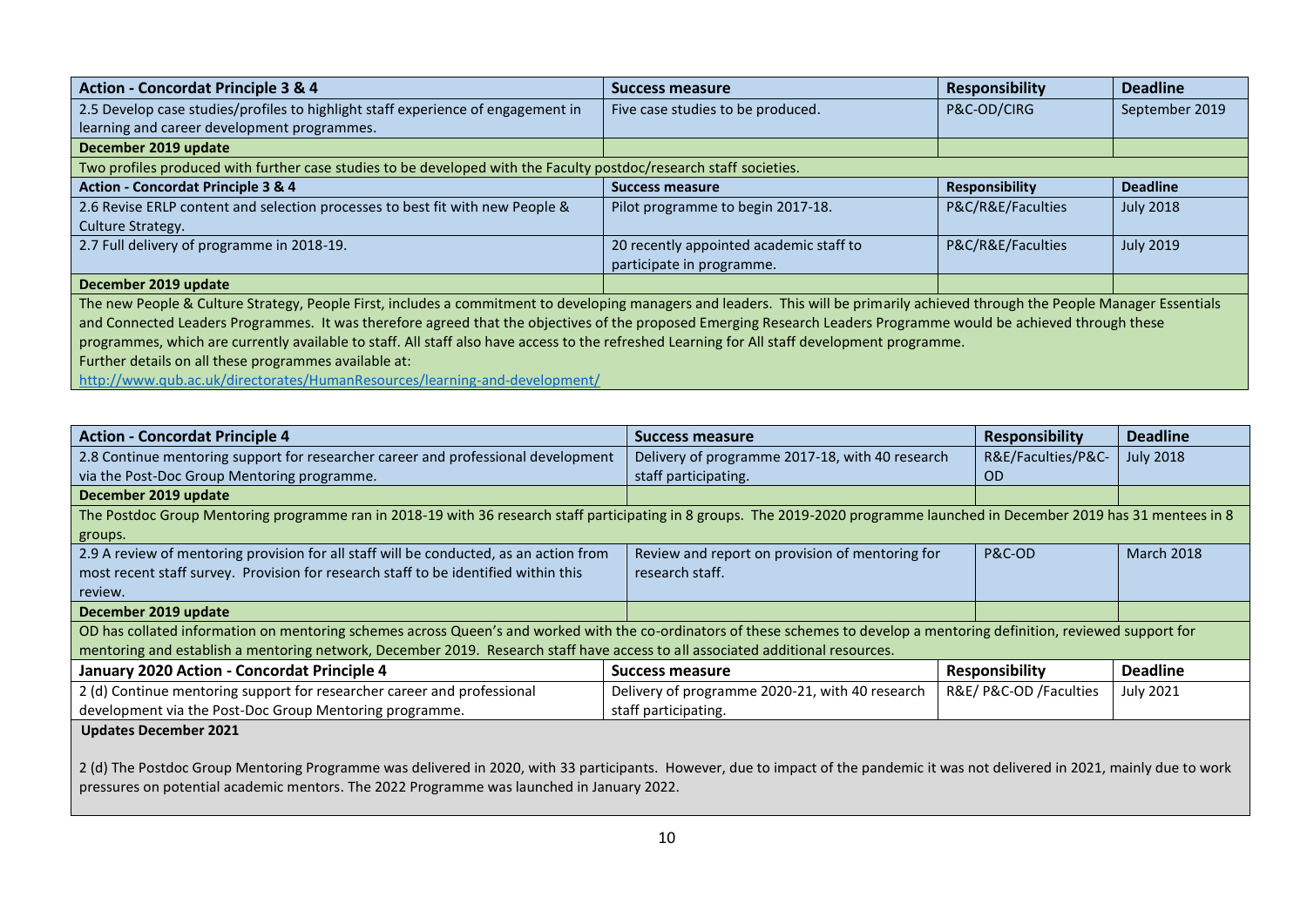| Action - Concordat Principle 1, 3 & 4                                                                                                                                                                                                                               | <b>Success measure</b>                                                                                                                                                                                                                               | <b>Responsibility</b>                | <b>Deadline</b>                              |
|---------------------------------------------------------------------------------------------------------------------------------------------------------------------------------------------------------------------------------------------------------------------|------------------------------------------------------------------------------------------------------------------------------------------------------------------------------------------------------------------------------------------------------|--------------------------------------|----------------------------------------------|
| 2.10 Annual review of training and development provision to ensure it continues to<br>meet needs of individuals, funders and university. These reviews should consider the<br>variety of experience and discipline background within the research staff population  | Review conducted, to include CIRG and Faculties.                                                                                                                                                                                                     | CIRG/P&C-<br><b>OD/Faculties</b>     | On-going $-$<br>annually<br>revisions June - |
| and include a review of an annual profiling report.                                                                                                                                                                                                                 |                                                                                                                                                                                                                                                      |                                      | August each<br>year                          |
| December 2019 update                                                                                                                                                                                                                                                |                                                                                                                                                                                                                                                      |                                      |                                              |
| Evaluation and review conducted in 2018 and 2019.                                                                                                                                                                                                                   |                                                                                                                                                                                                                                                      |                                      |                                              |
| 2.11 Increase provision of online and blended career and professional development<br>resources.                                                                                                                                                                     | Review of potential online provision conducted<br>(March 2018). Access to online materials increased,<br>research staff to have access to additional online<br>resources. 20% of research staff to have accessed<br>online materials during 2018-19. | P&C-OD/CIRG                          | September<br>2019                            |
| December 2019 update                                                                                                                                                                                                                                                |                                                                                                                                                                                                                                                      |                                      |                                              |
| See 2.3 above                                                                                                                                                                                                                                                       |                                                                                                                                                                                                                                                      |                                      |                                              |
| Action - Concordat Principle 1, 3 & 4                                                                                                                                                                                                                               | <b>Success measure</b>                                                                                                                                                                                                                               | <b>Responsibility</b>                | <b>Deadline</b>                              |
| 2.12 Faculty-based career development programmes.<br>Each Faculty to identify a cohort of PhD and post-docs who have moved beyond<br>academia to participate in Faculty based career development activity.                                                          | A cohort of 10 previous PhDs and postdocs to be<br>identified, who will participate in at least one<br>faculty-based career development networking<br>session per year.                                                                              | Faculties/Schools/P&C                | September<br>2018                            |
| MHLS research staff attended an annual 'who wants to hire you?' event - 66<br>attendees in 2019.<br>EPS research staff appreciation events include career development talks, e.g. Pursuing<br>an Academic Career and Transition to Industry talks in November 2018. |                                                                                                                                                                                                                                                      |                                      |                                              |
| 2.13 Review current provision of career and professional development workshops.<br>New Careers Consultant revising current provision of career development workshops.<br>Revised programme to be delivered by Careers Consultant in 2018.                           | Increase participation in workshops to 80 per<br>annum.                                                                                                                                                                                              | P&C/CIRG/Faculties                   | <b>July 2018</b>                             |
| See 2.2 above                                                                                                                                                                                                                                                       |                                                                                                                                                                                                                                                      |                                      |                                              |
| 2.14 Professional development workshops under review to align with emerging<br>People and Culture Strategy.                                                                                                                                                         | New programme of workshops delivered in 2018,<br>with inclusion of additional online blended provision                                                                                                                                               | <b>P&amp;C-</b><br>OD/CIRG/Faculties | <b>July 2018</b>                             |
| See 2.3 above                                                                                                                                                                                                                                                       |                                                                                                                                                                                                                                                      |                                      |                                              |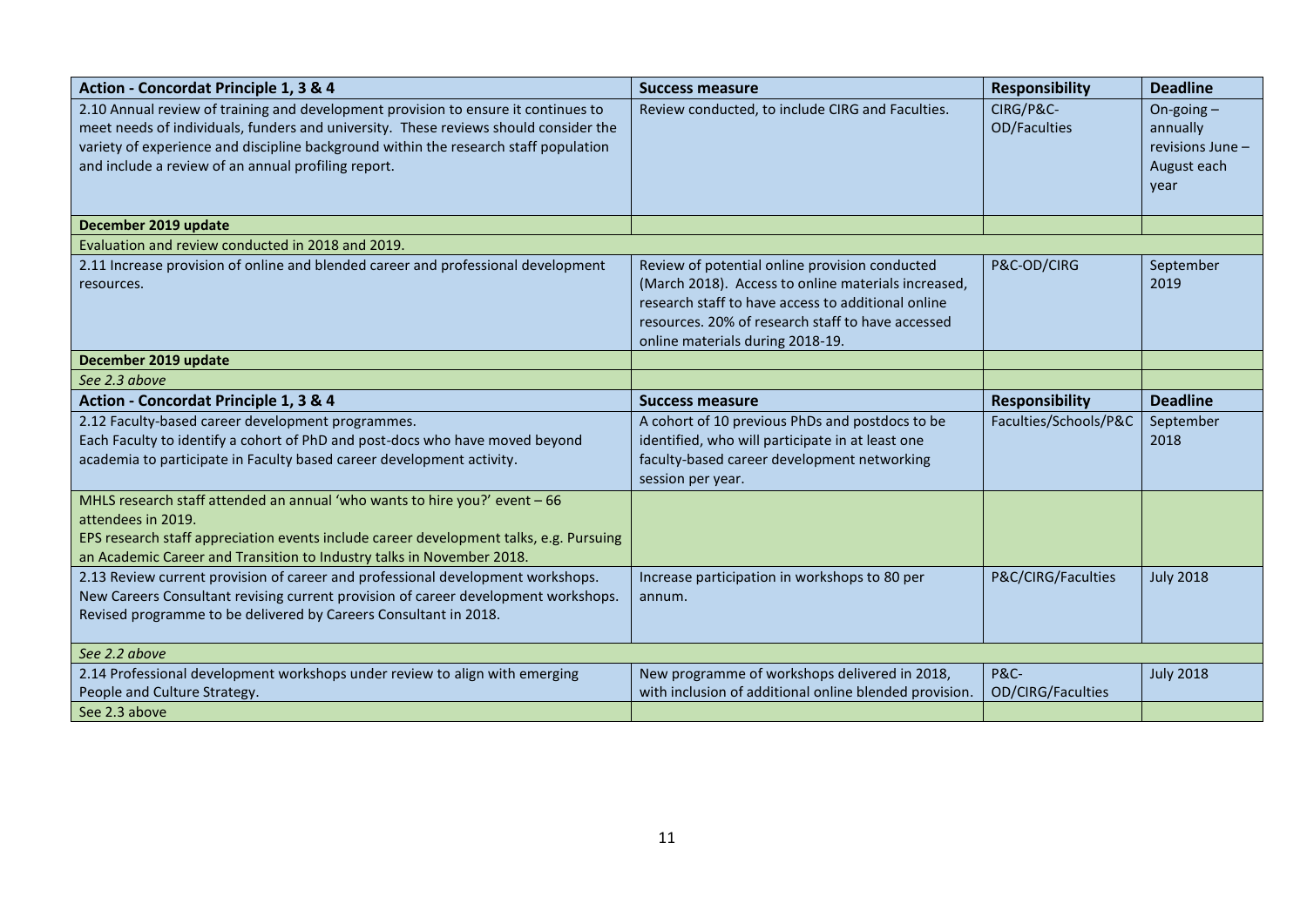| Success measure                                                                                                                                                                                                       | <b>Responsibility</b>                                                                                                           | <b>Deadline</b>                                                                                                                               |  |
|-----------------------------------------------------------------------------------------------------------------------------------------------------------------------------------------------------------------------|---------------------------------------------------------------------------------------------------------------------------------|-----------------------------------------------------------------------------------------------------------------------------------------------|--|
| Increase participation rate to 200 research staff.                                                                                                                                                                    | R&E/Faculties/P&C                                                                                                               | November 2018                                                                                                                                 |  |
|                                                                                                                                                                                                                       |                                                                                                                                 |                                                                                                                                               |  |
|                                                                                                                                                                                                                       |                                                                                                                                 |                                                                                                                                               |  |
| http://www.qub.ac.uk/corporate-plan/people-culture/News/QueenscelebratesitspostdocsatPostdocShowcase2019.html                                                                                                         |                                                                                                                                 |                                                                                                                                               |  |
| Postdoc Prizes awarded during the showcase, 2019 was first year that these were given out across all 3 faculties, previously in MHLS only.                                                                            |                                                                                                                                 |                                                                                                                                               |  |
| Careers consultant, in collaboration with the<br>University's Employer Engagement Team, to develop<br>contacts with employers. A pool of 20 employers to<br>be identified.<br>2 employer-networking events per annum. | P&C/DASA/Faculties                                                                                                              | September<br>2019                                                                                                                             |  |
|                                                                                                                                                                                                                       |                                                                                                                                 |                                                                                                                                               |  |
| MHLS research staff attended a 'who wants to hire you?' event in May 2018 - 66 attendees.                                                                                                                             |                                                                                                                                 |                                                                                                                                               |  |
| Maths & Physics run an annual Career Day for PhD students and postdocs - 47 attendees in 2019, which is supported by School Athena SWAN committee.                                                                    |                                                                                                                                 |                                                                                                                                               |  |
|                                                                                                                                                                                                                       |                                                                                                                                 |                                                                                                                                               |  |
|                                                                                                                                                                                                                       | The Developing Your Research Career programme provides research staff with information on potential alternative career options. | http://www.qub.ac.uk/about/Leadership-and-structure/Faculties-and-Schools/Medicine-Health-and-Life-Sciences/PDC/Recognition/PDCPostdocPrizes/ |  |

| January 2020 Action - Concordat Principle 4              | Success measure                                        | <b>Responsibility</b> | <b>Deadline</b> |
|----------------------------------------------------------|--------------------------------------------------------|-----------------------|-----------------|
| 2 (e) Further Postdoc Showcase event planned for 2020-21 | Increase participation rate to 160 research staff, and | R&E/Faculties/MHLS-   | June 2021       |
|                                                          | increase and extend participation from all university  | PDC/P&C               |                 |
|                                                          | schools, including the number of nominations for       |                       |                 |
|                                                          | postdoc prizes across all 3 Faculties.                 |                       |                 |
| .<br>-----                                               |                                                        |                       |                 |

2 (e) Due to pandemic related restrictions the Postdoc Showcase was not held in 2020 or 2021. Online School-level showcases/symposia or seminars were organised locally to enable researchers to present their work. UK-wide online initiatives for National Postdoc Appreciation Week (including UK\_NPAW events and the National Postdoc Conference 2021) were promoted instead, with Queen's contributing to steering groups and running of the events.

| 2 (f) Faculty postdoc/research staff societies, now including the new societies in AHSS                                 | Each Faculty to hold an annual career development   | <b>Faculties</b> | June 2021 |
|-------------------------------------------------------------------------------------------------------------------------|-----------------------------------------------------|------------------|-----------|
| and EPS are planning career development activities in 2019-20.                                                          | event for research staff, which includes a focus on | societies/MHLS   |           |
| In MHLS the PDC also engages with employers to organise career development                                              | alternative careers and transitioning from academia | PDC/P&C-OD       |           |
| activities and events.                                                                                                  | to industry.                                        |                  |           |
| 2020 and 2021 2016 2016 and eliver development evants: this has included a number of online events during 2020 and 2021 |                                                     |                  |           |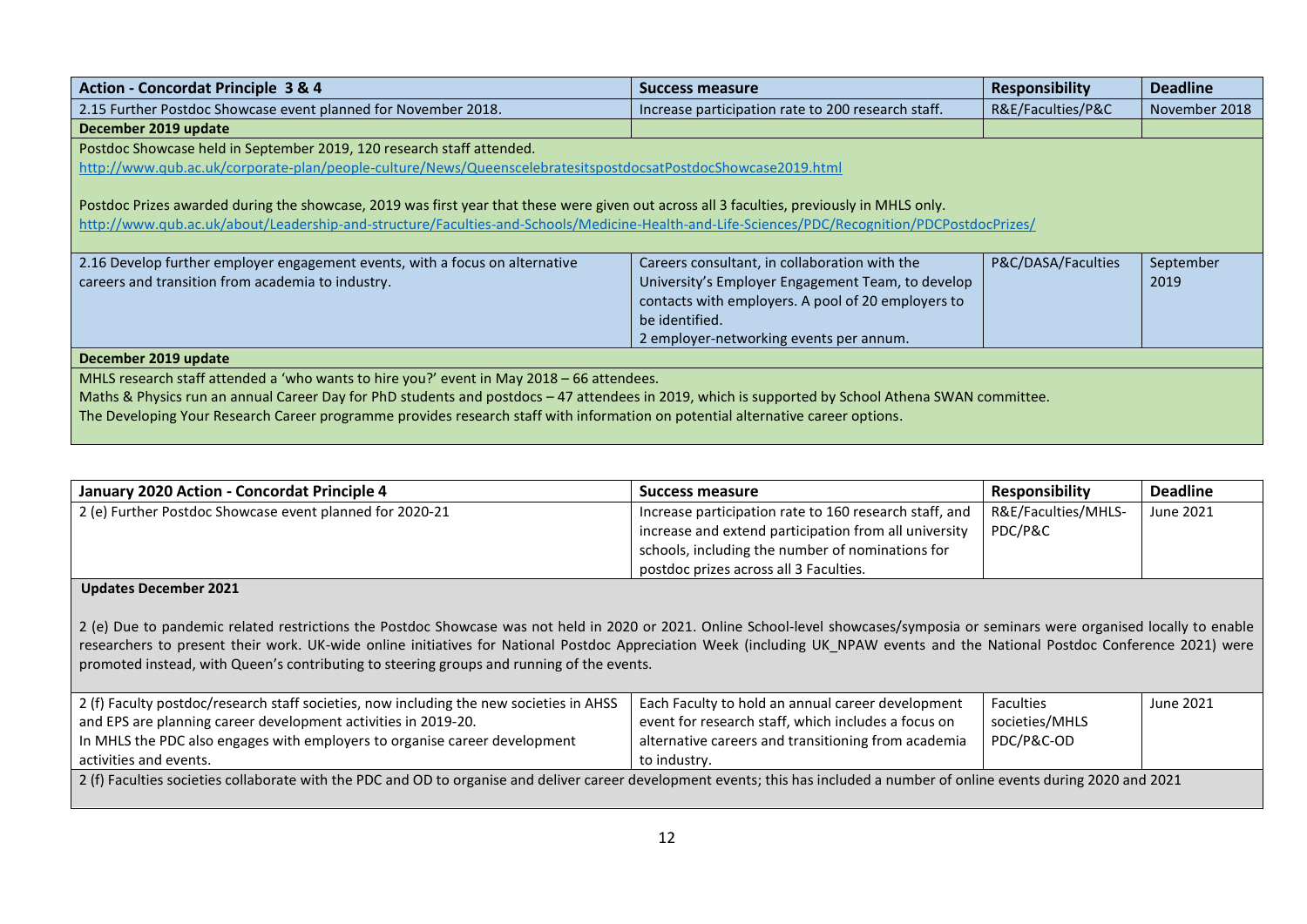| <b>Action - Concordat Principle 3 &amp; 4</b>                                                                                                                                                                                                                                                                                                                                                                                               | <b>Success measure</b>                                                                                                                                                                                                                                         | <b>Responsibility</b>       | <b>Deadline</b> |
|---------------------------------------------------------------------------------------------------------------------------------------------------------------------------------------------------------------------------------------------------------------------------------------------------------------------------------------------------------------------------------------------------------------------------------------------|----------------------------------------------------------------------------------------------------------------------------------------------------------------------------------------------------------------------------------------------------------------|-----------------------------|-----------------|
| 2.17 The University will investigate how researchers can be encouraged and enabled<br>to pursue interdisciplinary research. This is important to Queen's in supporting future<br>research funding bids and the careers of researchers who will contribute to funded<br>research projects. Developing researchers' skills, behaviours and motivations in this<br>area enhances their career development in roles within and beyond academia. | Organisational Development to deliver additional<br>development activity which provide teams with<br>opportunities to enhance capability required for<br>interdisciplinary research, e.g. The Collaborative<br>Researcher, research sandpits and Crucible-type | P&C-OD/Faculties            | January 2019    |
| Organisational Development will contribute through the design and delivery of<br>activities which provide researchers with opportunities to develop interdisciplinary<br>capability.                                                                                                                                                                                                                                                        | events.                                                                                                                                                                                                                                                        |                             |                 |
| December 2019 update                                                                                                                                                                                                                                                                                                                                                                                                                        |                                                                                                                                                                                                                                                                |                             |                 |
| Collaborative Researcher workshops delivered in March 2019 for 20 staff. Also R&E delivered the Introduction to Collaborative Research Funding Programme in 2018 and 2019 and<br>the Global Research Training Programme in 2019.                                                                                                                                                                                                            |                                                                                                                                                                                                                                                                |                             |                 |
| 2.18 Continued meetings of Postdoc Forum.                                                                                                                                                                                                                                                                                                                                                                                                   | 4 times per year.                                                                                                                                                                                                                                              | R&E/Faculties/PVC           | Ongoing         |
| Increase engagement by school representatives at meetings.                                                                                                                                                                                                                                                                                                                                                                                  | Attendance to be monitored to ensure<br>representatives from all schools attend at least 2<br>meetings per year.                                                                                                                                               | Research &<br>Postgraduates | annual          |
| December 2019 update                                                                                                                                                                                                                                                                                                                                                                                                                        |                                                                                                                                                                                                                                                                |                             |                 |
| The Postdoc Forum continues to meet 4 times per year. Issues addressed in 2018 and<br>2019 include:                                                                                                                                                                                                                                                                                                                                         |                                                                                                                                                                                                                                                                |                             |                 |
| <b>Postdoc Travel funding</b><br>$\bullet$                                                                                                                                                                                                                                                                                                                                                                                                  |                                                                                                                                                                                                                                                                |                             |                 |
| Assistant PhD supervisor role for postdocs<br>$\bullet$                                                                                                                                                                                                                                                                                                                                                                                     |                                                                                                                                                                                                                                                                |                             |                 |
| L&D engagement - LinkedIn Learning<br>$\bullet$                                                                                                                                                                                                                                                                                                                                                                                             |                                                                                                                                                                                                                                                                |                             |                 |
| <b>Concordat Consultation</b><br>$\bullet$                                                                                                                                                                                                                                                                                                                                                                                                  |                                                                                                                                                                                                                                                                |                             |                 |
| <b>Staff Engagement</b><br>$\bullet$                                                                                                                                                                                                                                                                                                                                                                                                        |                                                                                                                                                                                                                                                                |                             |                 |
| <b>Engaged Research Action Plan</b>                                                                                                                                                                                                                                                                                                                                                                                                         |                                                                                                                                                                                                                                                                |                             |                 |
| Postdoc showcase                                                                                                                                                                                                                                                                                                                                                                                                                            |                                                                                                                                                                                                                                                                |                             |                 |
| January 2020 Action - Concordat Principle 4                                                                                                                                                                                                                                                                                                                                                                                                 | <b>Success measure</b>                                                                                                                                                                                                                                         | <b>Responsibility</b>       | <b>Deadline</b> |
| 2 (g) Continued meetings of Postdoc Forum.                                                                                                                                                                                                                                                                                                                                                                                                  | 4 times per year.                                                                                                                                                                                                                                              | R&E/Faculties/PVC           | Ongoing         |
| Increase engagement by school representatives at meetings.                                                                                                                                                                                                                                                                                                                                                                                  | Attendance to be monitored to ensure                                                                                                                                                                                                                           | Research &                  | annual          |
|                                                                                                                                                                                                                                                                                                                                                                                                                                             | representatives from all schools attend at least 2                                                                                                                                                                                                             | Enterprise                  |                 |
|                                                                                                                                                                                                                                                                                                                                                                                                                                             | meetings per year.                                                                                                                                                                                                                                             |                             |                 |

2 (g) The Postdoc Forum has been replaced by the Postdoctoral Researcher Oversight Group, in 2020. This new group contains postdoc and academic representatives from all faculties and reports to the central Research and Postgraduate Committee, chaired by the PVC Research & Innovation.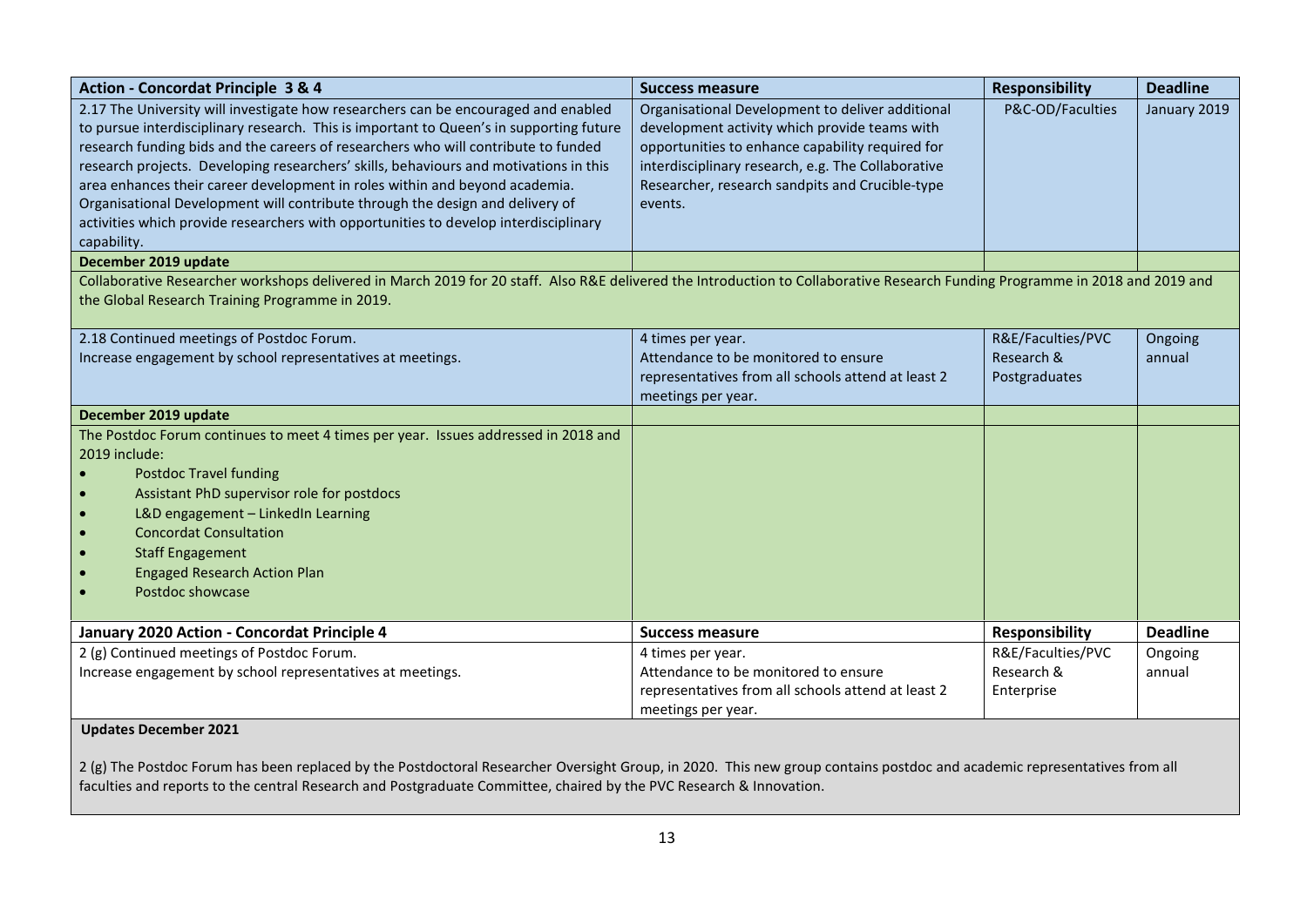| Action - Concordat Principle 3 & 4                                                                                                                                                                                                                                                                                                                                                                                             | Success measure                                    | Responsibility                  | <b>Deadline</b>  |
|--------------------------------------------------------------------------------------------------------------------------------------------------------------------------------------------------------------------------------------------------------------------------------------------------------------------------------------------------------------------------------------------------------------------------------|----------------------------------------------------|---------------------------------|------------------|
| 2.19 Investigate the need for research staff societies/forums in other Faculties.                                                                                                                                                                                                                                                                                                                                              | Meetings held with Faculty PVCs/Deans of Research  | <b>Faculties</b>                | September        |
|                                                                                                                                                                                                                                                                                                                                                                                                                                | and research staff.                                |                                 | 2018             |
| See 1.4 and 1.5 above                                                                                                                                                                                                                                                                                                                                                                                                          |                                                    |                                 |                  |
|                                                                                                                                                                                                                                                                                                                                                                                                                                |                                                    |                                 |                  |
| 2.20 New research staff peer-led training initiative established January 2018, as part<br>of the ongoing Research Strategy objective to enhance the postdoctoral culture and<br>community at Queen's. The scheme will provide funding to support training for<br>research staff in research methods, delivered by Queen's researchers, academic and<br>research staff, and PhD students with relevant knowledge and expertise. | Three events to be funded and delivered per annum. | R&E/Faculties/P&C-<br><b>OD</b> | <b>July 2019</b> |
| Three events funded focused on statistical analysis skills in the use of R and STATA, with 97 research staff participants.                                                                                                                                                                                                                                                                                                     |                                                    |                                 |                  |

| January 2020 Action - Concordat Principle 4                                  | Success measure                                    | <b>Responsibility</b> | <b>Deadline</b>  |
|------------------------------------------------------------------------------|----------------------------------------------------|-----------------------|------------------|
| 2 (h) Continue support for research methods learning and development via the | Three events to be funded and delivered per annum. | R&E/Faculties/P&C-    | <b>July 2021</b> |
| research staff peer-led training initiative.                                 |                                                    | -OD                   |                  |
| <b>Updates December 2021</b>                                                 |                                                    |                       |                  |
| This was impacted by Covid budget restrictions                               |                                                    |                       |                  |
|                                                                              |                                                    |                       |                  |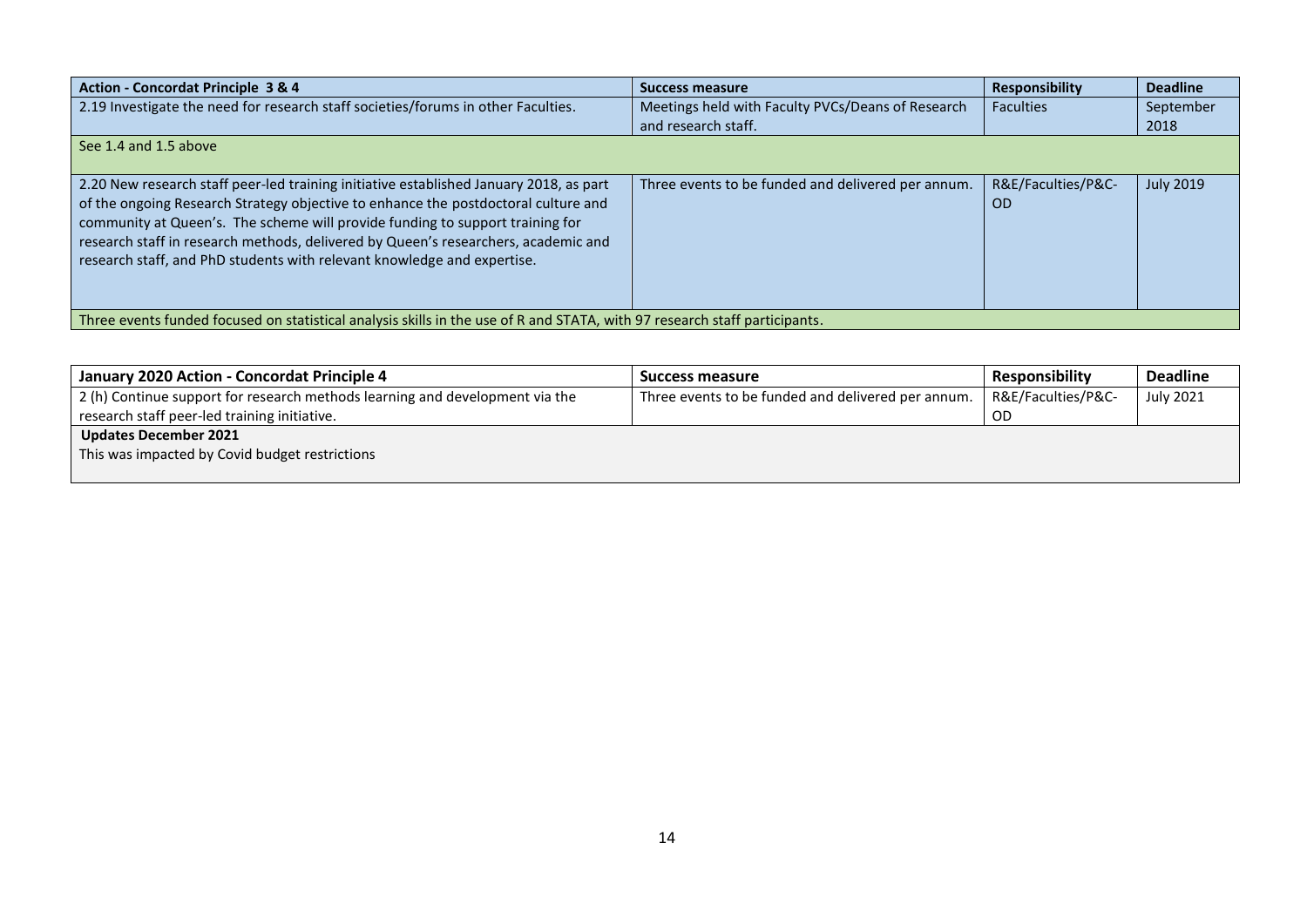## **3. Researcher personal and career development processes**

| <b>Action - Concordat Principle 3 &amp; 4</b>                                                                                                                                         | <b>Success measure</b>                               | <b>Responsibility</b> | <b>Deadline</b>  |
|---------------------------------------------------------------------------------------------------------------------------------------------------------------------------------------|------------------------------------------------------|-----------------------|------------------|
| 3.1 Planned future actions in relation to induction.                                                                                                                                  | Provide updated resources, i.e. induction checklists | P&C, Faculties,       | <b>July 2019</b> |
| Planned improvements regarding:                                                                                                                                                       | and other downloadable information, via website.     | <b>Schools</b>        |                  |
| Continue to promote as a required element for all new staff.                                                                                                                          |                                                      |                       |                  |
| Central and local induction activity - to highlight best practice and consistency.                                                                                                    | Monitored through improvements to staff responses    |                       |                  |
| Awareness-raising and guidance.                                                                                                                                                       | on induction related questions in future staff       |                       |                  |
| Induction is confirmed as part of probation/sign-off.                                                                                                                                 | surveys, i.e. University-wide All Staff Survey and   |                       |                  |
| Role of line managers, P&C team (central induction) and P&C Business                                                                                                                  | CROS/PIRLS. Increase engagement by school            |                       |                  |
| Partners to support induction is clear in guidance.                                                                                                                                   | representatives at meetings.                         |                       |                  |
|                                                                                                                                                                                       |                                                      |                       |                  |
|                                                                                                                                                                                       | Increase attendance at central induction event to    |                       |                  |
|                                                                                                                                                                                       | 60% of all new research staff.                       |                       |                  |
|                                                                                                                                                                                       |                                                      |                       |                  |
| December 2019 update                                                                                                                                                                  |                                                      |                       |                  |
| Updated online induction resources are available for all staff, and a new All Staff Welcome event is available for research staff to attend. A Research-staff focused Induction event |                                                      |                       |                  |
| continues to be provided. In 2017-18 and 2018-19 approx. 50% of research staff invited attended these events.                                                                         |                                                      |                       |                  |
|                                                                                                                                                                                       |                                                      |                       |                  |
| 3.2 Faculties to review provision of induction programmes for research staff.                                                                                                         | Actions agreed and Faculty level induction process   | <b>Faculties</b>      | September        |
|                                                                                                                                                                                       | and information available.                           |                       | 2018             |
| MHLS PDC now provides faculty based inductions for MHLS research staff. The new postdoc/research staff societies in EPS and AHSS will provide support for new staff.                  |                                                      |                       |                  |
|                                                                                                                                                                                       |                                                      |                       |                  |
| 3.3 Enhance school-based induction support for research staff.                                                                                                                        | Schools to review and enhance induction              | Faculties/Schools     | September        |
|                                                                                                                                                                                       | programmes for research staff.                       |                       | 2018             |
| All schools in MHLS have a buddy scheme for new members of staff                                                                                                                      |                                                      |                       |                  |
| EEECS have a 'critical friend' assigned for new members of staff.                                                                                                                     |                                                      |                       |                  |

| January 2020 Action - Concordat Principle 4                                                                    | Success measure                                  | <b>Responsibility</b> | <b>Deadline</b>  |  |
|----------------------------------------------------------------------------------------------------------------|--------------------------------------------------|-----------------------|------------------|--|
| 3 (a) Investigate expansion of buddy/peer mentoring for new staff within EPS and                               | Additional buddy/peer mentoring available in 3-4 | Faculties, Schools,   | <b>July 2021</b> |  |
| AHSS.                                                                                                          | additional EPS and AHSS schools.                 | P&C                   |                  |  |
| <b>Updates December 2021</b>                                                                                   |                                                  |                       |                  |  |
| New faculty representatives/PDC investigating how to implement, the pandemic has hindered ability to organise. |                                                  |                       |                  |  |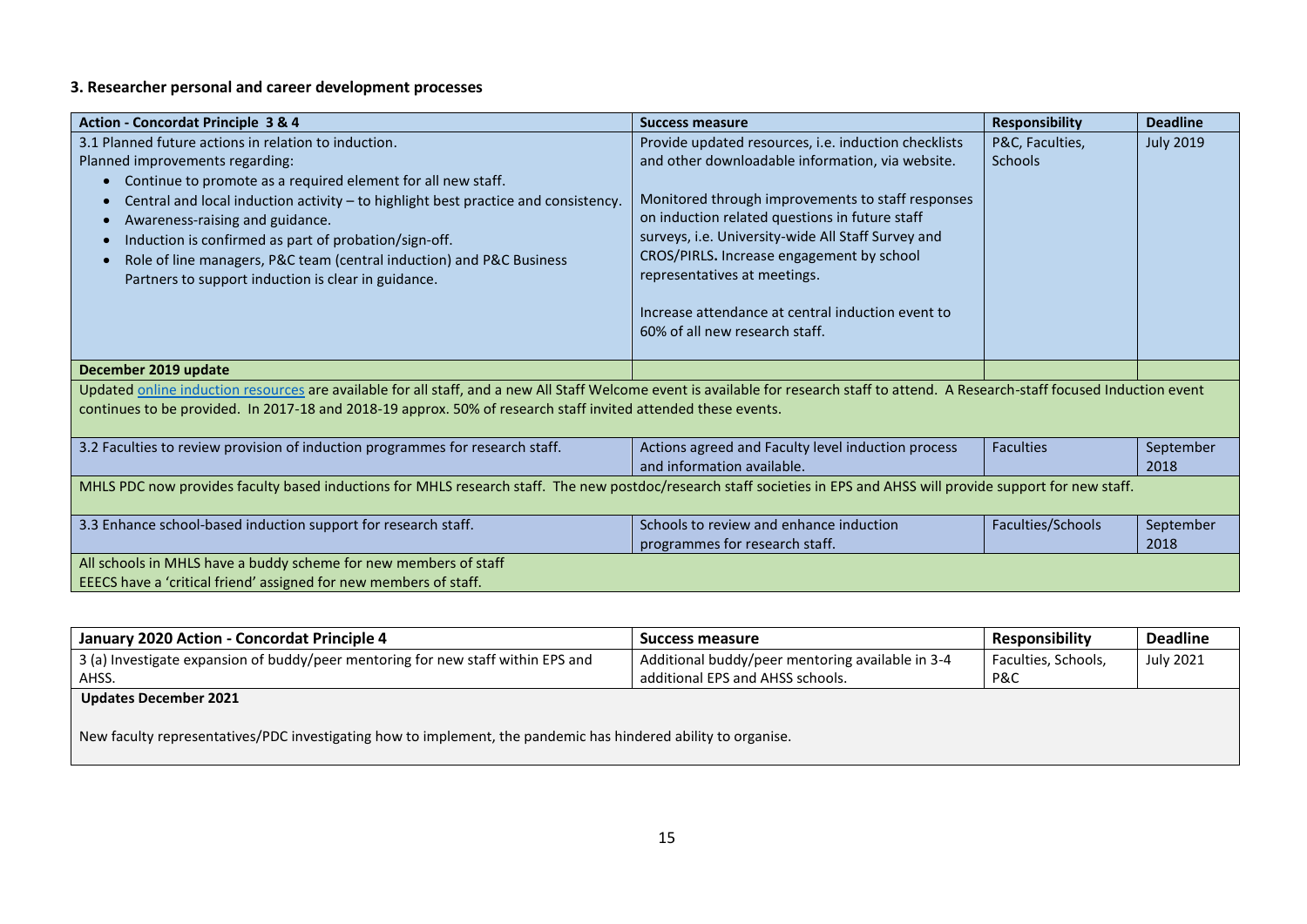| <b>Action - Concordat Principle 3 &amp; 4</b>                                                                                                                            | Success measure                 | <b>Responsibility</b> | <b>Deadline</b> |
|--------------------------------------------------------------------------------------------------------------------------------------------------------------------------|---------------------------------|-----------------------|-----------------|
| 3.4 Continue production of data reports: to include destination data.                                                                                                    | Annual report reviewed by CIRG. | CIRG/P&C              | Ongoing $-$     |
|                                                                                                                                                                          |                                 |                       | Sept 2018       |
| December 2019 update                                                                                                                                                     |                                 |                       |                 |
| Updated reporting process using Microsoft Power BI. This is a live reporting process providing data and reports on:                                                      |                                 |                       |                 |
| Total numbers of research staff                                                                                                                                          |                                 |                       |                 |
| Average years' service for contract research staff                                                                                                                       |                                 |                       |                 |
| Average number of contracts                                                                                                                                              |                                 |                       |                 |
| Type of contract: permanent or fixed term                                                                                                                                |                                 |                       |                 |
| Type of contract: full-time or part-time                                                                                                                                 |                                 |                       |                 |
| Gender                                                                                                                                                                   |                                 |                       |                 |
| Learning & Development activity attended (workshops)                                                                                                                     |                                 |                       |                 |
| This data can be disaggregated by Faculty and can be filtered by specific time periods. Further data is accessible on reasons for leaving as recorded by research staff. |                                 |                       |                 |

| January 2020 Action - Concordat Principle 3 & 4                                      | Success measure                                                | <b>Responsibility</b> | <b>Deadline</b> |
|--------------------------------------------------------------------------------------|----------------------------------------------------------------|-----------------------|-----------------|
| 3 (b) Limited data is available on the destination of research staff leavers. During | <sup>1</sup> To implement a process to gather destination data | P&C/CIRG              | September       |
| 2020-2021 further work will be undertaken to investigate processes to gather         | and have this data for 25% of research staff leavers.          |                       | 2021            |
| destination data.                                                                    |                                                                |                       |                 |

3 (b) All staff who leave the University are asked to complete an exit survey, however response rate remains low. The PDC has created a LinkedIn group to keep in contact with researchers leaving Queen's. The introduction of mock interview support by the PDC enables some insight into the types of non-academic roles that postdocs are applying, which subsequently informs the career and learning & development activities.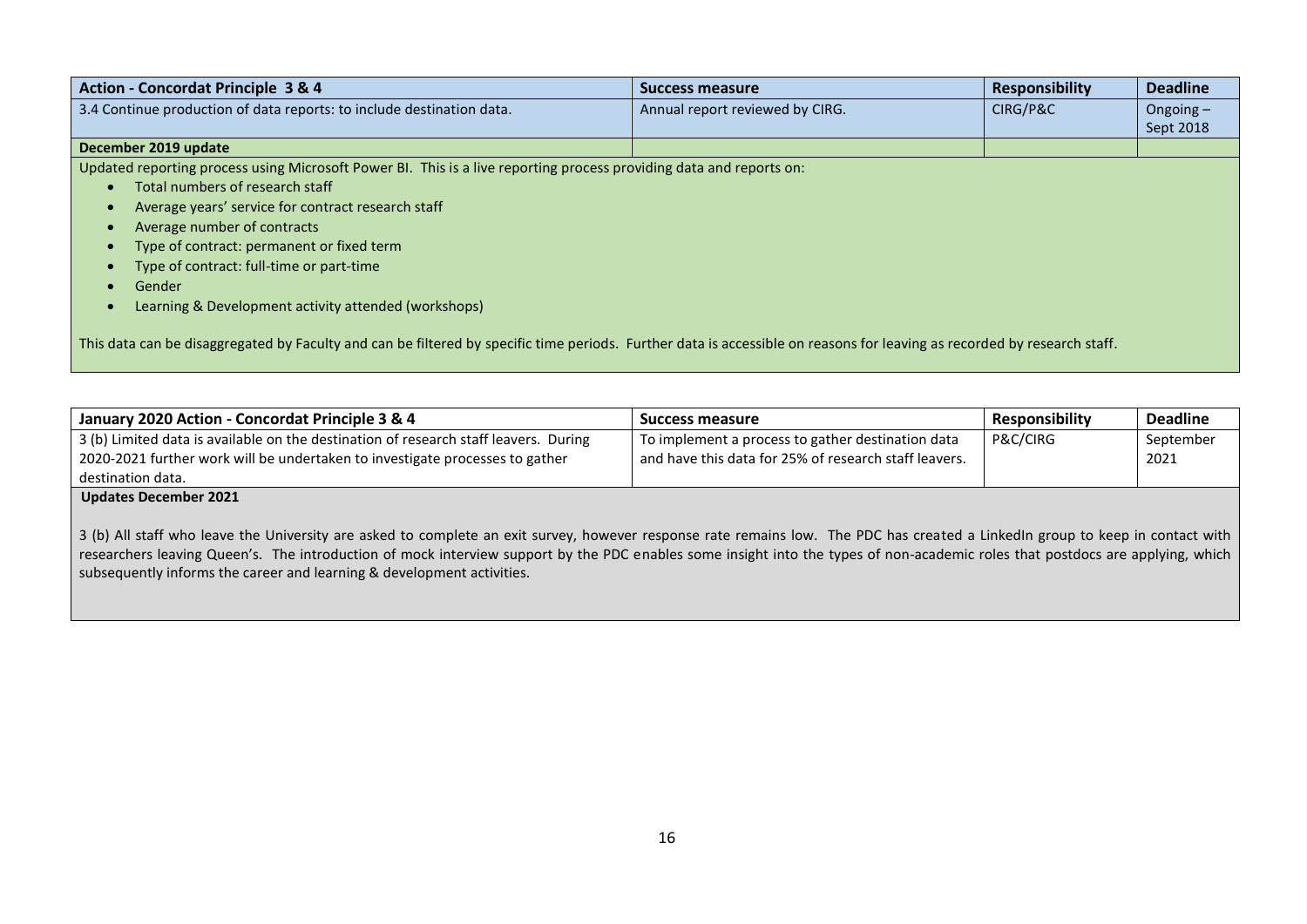# **4. Supporting Research Leaders/Principle Investigators (PIs)**

| <b>Action - Concordat Principle 3 &amp; 4</b>                                                                                                                                    | Success measure                                     | <b>Responsibility</b> | <b>Deadline</b>  |  |
|----------------------------------------------------------------------------------------------------------------------------------------------------------------------------------|-----------------------------------------------------|-----------------------|------------------|--|
| 2.6 Revise ERLP content and selection processes to best fit with new People & Culture                                                                                            | Pilot programme to begin 2017-18.                   | P&C/R&E/Faculties     | <b>July 2018</b> |  |
| Strategy.                                                                                                                                                                        |                                                     |                       |                  |  |
| 2.7 Full delivery of programme in 2018-19.                                                                                                                                       | 20 recently appointed academic staff to participate | P&C/R&E/Faculties     | <b>July 2019</b> |  |
|                                                                                                                                                                                  | in programme.                                       |                       |                  |  |
| December 2019 update                                                                                                                                                             |                                                     |                       |                  |  |
| The new People & Culture Strategy, People First, includes a commitment to developing managers and leaders. This will be primarily achieved through the People Manager Essentials |                                                     |                       |                  |  |
| and Connected Leaders Programmes. It was therefore agreed that the objectives of the proposed Emerging Research Leaders Programme would be achieved through these                |                                                     |                       |                  |  |
| programmes, which are currently available to staff.                                                                                                                              |                                                     |                       |                  |  |

## **5. Diversity and Equality**

| <b>Action - Concordat Principle 3 &amp; 4</b>                                                                                                                            | Success measure                                    | <b>Responsibility</b>    | <b>Deadline</b> |
|--------------------------------------------------------------------------------------------------------------------------------------------------------------------------|----------------------------------------------------|--------------------------|-----------------|
| 5.1 Continued engagement with SWAN champions.                                                                                                                            | University Swan Champion a member of CIRG.         | CIRG, P&C-Diversity      | Ongoing $-$     |
|                                                                                                                                                                          | Collate SWAN actions relevant for research staff - | & Inclusion, Queen's     | Sept 2018       |
|                                                                                                                                                                          | learning and career development.                   | <b>Gender Initiative</b> |                 |
| December 2019 update                                                                                                                                                     |                                                    |                          |                 |
| SWAN representatives continue as members of CIRG.                                                                                                                        |                                                    |                          |                 |
| Queen's holds an institutional Silver Award (one of only 18 Universities in the UK to do so) and 14 departmental awards including two gold awards.                       |                                                    |                          |                 |
| January 2020 Action - Concordat Principle 4                                                                                                                              | Success measure                                    | <b>Responsibility</b>    | <b>Deadline</b> |
| 5 (a) Continued engagement with SWAN champions.                                                                                                                          | University Swan Champion a member of CIRG.         | CIRG, P&C-Diversity      | Ongoing $-$     |
|                                                                                                                                                                          | Collate SWAN actions relevant for research staff - | & Inclusion, Queen's     | Sept 2020       |
|                                                                                                                                                                          | learning and career development.                   | Gender Initiative        |                 |
| <b>Updates December 2021</b>                                                                                                                                             |                                                    |                          |                 |
| 5 (a) Ongoing liaison between the researcher development support in OD and PDC and the Queen's Gender Initiative that coordinates the University's SWAN action plans. As |                                                    |                          |                 |
| example of initiatives, an entrepreneurship masterclass for women was organised Oct 2021.                                                                                |                                                    |                          |                 |
| <b>Action - Concordat Principle 3 &amp; 4</b>                                                                                                                            | <b>Success measure</b>                             | <b>Responsibility</b>    | <b>Deadline</b> |
| 5.2 Staff required to complete unconscious bias training.                                                                                                                | Annual completion monitoring: increase completion  | P&C                      | Ongoing-        |
|                                                                                                                                                                          | rate from 71% to 80%. Monitoring is of all staff,  |                          | annual          |
|                                                                                                                                                                          | including research staff.                          |                          | monitoring      |
|                                                                                                                                                                          |                                                    |                          |                 |
| December 2019 update 83% of all staff have completed the unconscious bias training.                                                                                      |                                                    |                          |                 |